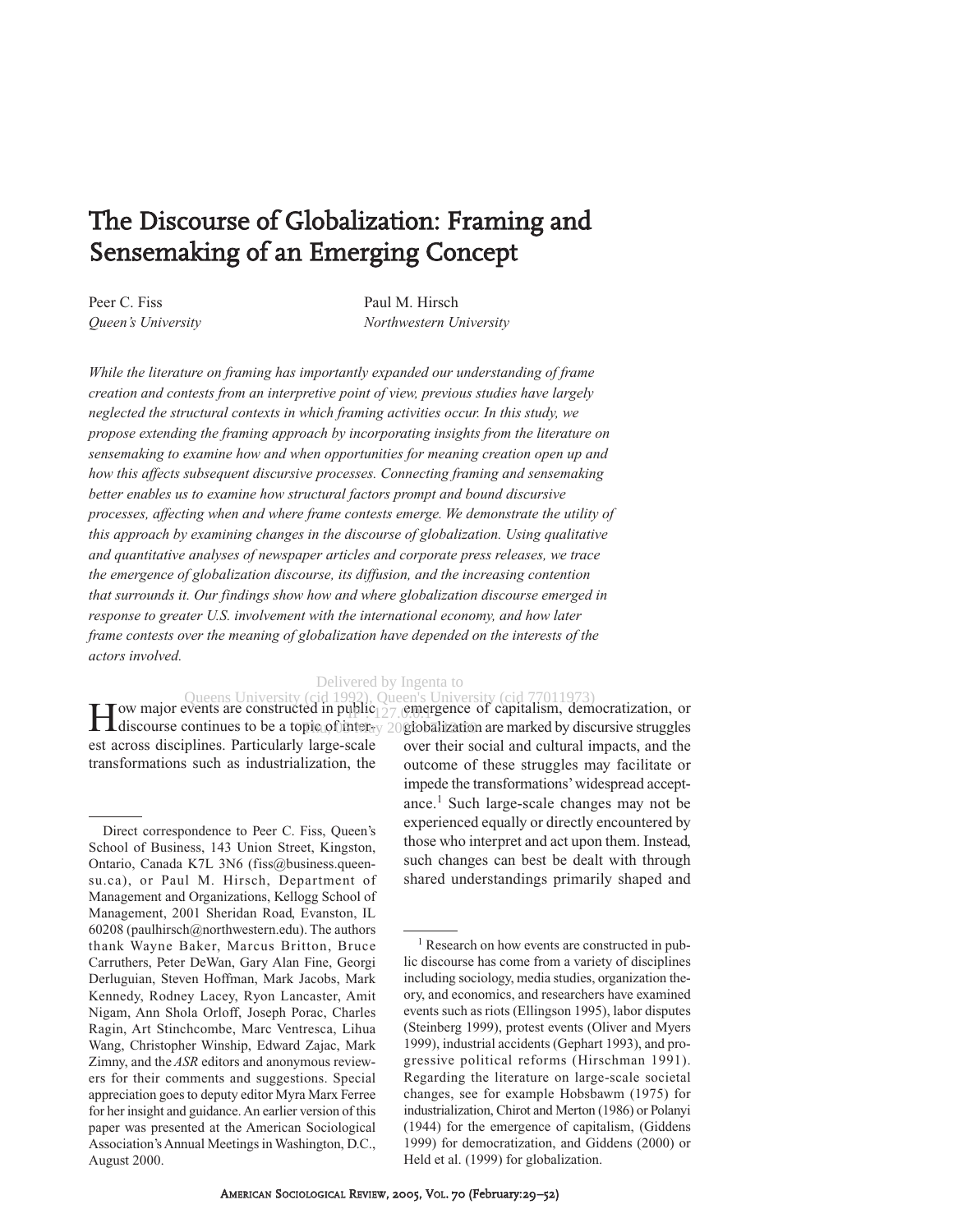expressed through a collective public vocabulary (Andsager 2000; Condit 1990). How collective vocabularies are constructed is consequential since these vocabularies exert influence on actors' understandings of what actions are legitimate and appropriate.

The process by which the meaning of events is socially constructed and negotiated has been primarily addressed in two related yet largely separate literatures. The first, known as the framing perspective, focuses on the processes by which actors produce frames of meaning to mobilize support for their respective positions (Klandermans 1992; Snow and Benford 1988, 1992; Snow et al. 1986).

A second literature, generally referred to as the sensemaking perspective, emphasizes the social psychological and epistemological processes by which actors form an understanding of the situations they find themselves in (Morgan, Frost, and Pondy 1983; Weick 1995, 1999). In this paper, we suggest that the framing perspective can be fruitfully extended to by Ingenta to incorporating some of the insights from the  $\alpha$  queen these concess the queen have incorporation ( sensemaking approach. While framing focuses, on how different meanings compete for support, sensemaking stresses how the identification of patterns of meaning depends on salient cues from the environment (Weick 1999). Incorporating insights from the sensemaking literature better enables frame analysis to include both how meaning is contested in discourse and how structural factors prompt and bound the emergence of such discourse. We use the example of globalization to show how discursive framing of globalization presents a crucial struggle over the legitimacy of change, and that this framing is the outcome of a process that combines both material change and symbolic construction.2

#### FRAMING AND SENSEMAKING

The concept of framing captures the processes by which actors influence the interpretations of reality among various audiences.<sup>3</sup> Frames constitute "schemata of interpretation" that "organize experiences and guide action" (Snow et al. 1986:464), providing coherence to a set of idea elements (Benford 1993; Ferree et al. 2002). This process of giving meaning is fraught with conflict, as interested actors and entrepreneurs articulate particular versions of reality to potential supporters, bystanders, media, and targets of change (e.g., Coles 1998; Gamson and Modigliani 1989; Haines 1996). Frame disputes are inherent to public discourse, erupting especially when events undermine hegemonic interpretations of reality (Benford 1997; Coles 1998; Swidler 1995). The concept of frame disputes thus "represents society and culture as contested terrain and depicts various social groups and movements as struggling for power" (Kellner 1992:58). Furthermore, while the dynamics of frame contests are important in their own right (Gamson and Modigliani 1989), the outcomes of these contests frequently have profound con- $\text{FIP}$ : 127. 9.0.1. Sequences for policy formation (Andsager 2000; 1119g focuses<sub>y</sub> 2005erree et al0**2002; Gamson 1988; Hilgartner and** Bosk 1988; Pan and Kosicki 1993).

> Within the social movements literature, concern has been recently expressed about studies of framing that focus almost exclusively on meaning construction but fail to connect to the structural context in which this meaning-making occurs (Bartholomew and Mayer 1992; Benford 1993, 1997; Diani 1996; Ellingson 1995; Kubal 1998). In response to this concern, several researchers working in the framing perspective have aimed to show how frames are embedded in historical and material contexts (Ferree et al. 2002; Oliver and Johnston 2000; Steinberg 1999). It thus appears much may be gained from moving toward an approach that sees struggles over meaning as not exclusively the outcome of processes "in the sphere of symbolic codes," but as also shaped by larger eco-

<sup>2</sup> Because of the scope and scale of globalization discourse, our analysis focuses on its economic aspect as the one that has arguably drawn the most attention and is most central to the discourse of globalization. We also examine the social, political, and cultural dimensions, but only insofar as they affect the discourse of economic globalization.

<sup>&</sup>lt;sup>3</sup> For an overview and discussion of the framing literature, see, e.g., Benford 1997; Benford and Snow 2000; Ellingson 1995; Oliver and Johnston 2000; Scheufele 1999; Snow and Benford 1992; and Steinberg 1999.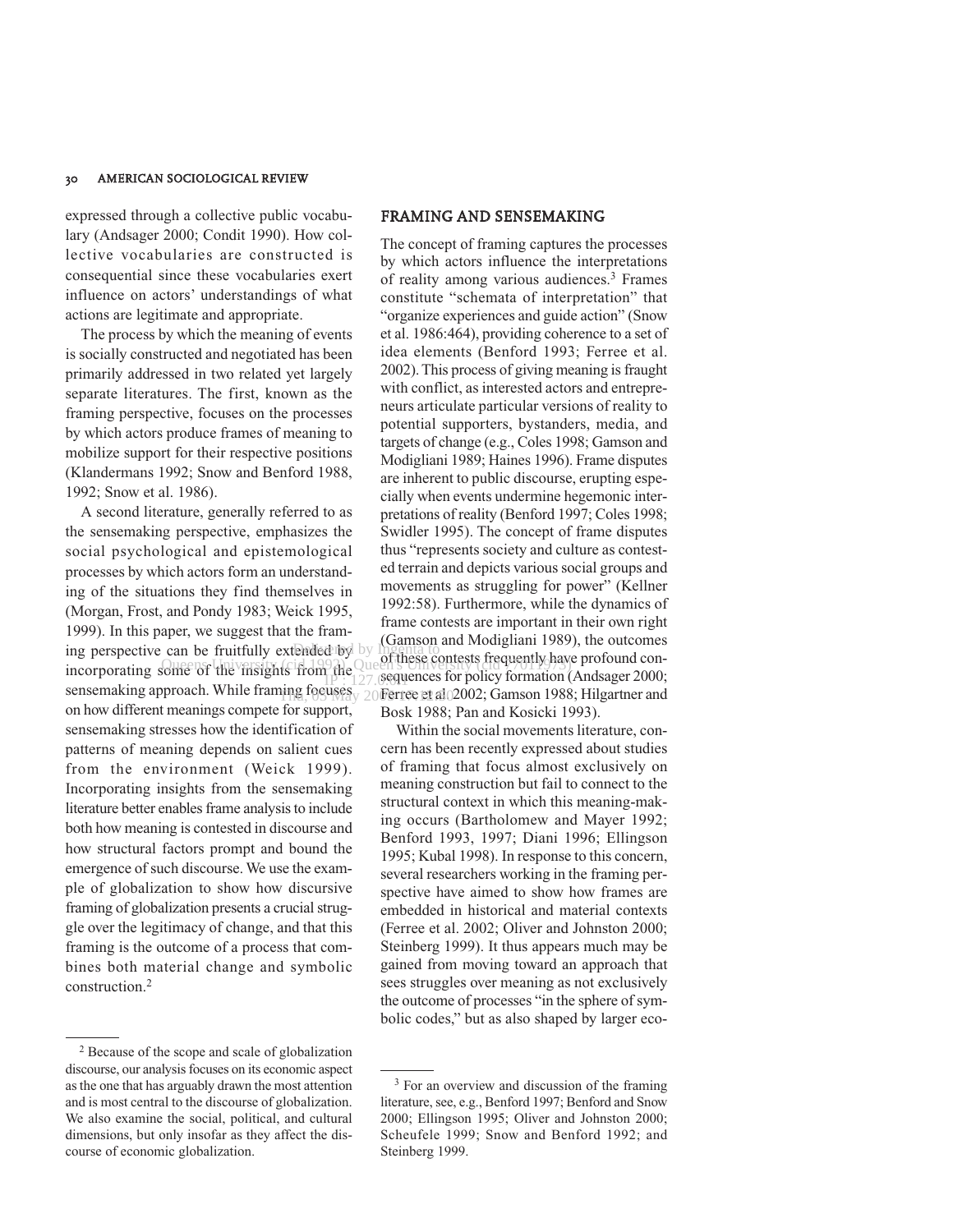nomic and political structures (Bartholomew and Mayer 1992:152). Such an approach would aim to integrate social structure and culture more closely and thereby explore how and when opportunities for meaning creation open up and how this affects subsequent discursive processes.

To establish such an approach, better linking these structural and cultural elements, we draw on the sensemaking perspective (Wagner and Gooding 1997; Weick 1995; 1999). By "sensemaking" we mean a response to events in which "people develop some sort of sense regarding what they are up against, what their own position is relative to what they sense, and what they need to do" (Weick 1999:42). As Weick suggests, "The basic idea of sensemaking is that reality is an ongoing accomplishment that emerges from efforts to create order and make retrospective sense of what occurs" (1993:635). Actors are thus "theorists of a pragmatic sort" (Levinson 1983; White 2000); they self-consciously develop notions about cause and effect, thus "theorizing" their world and the relationships within it (Berger and Luckmann  $1966$ ; by Ingenta to Strang and Meyer 1993). Universemaking, actors Queen's University (cid 9901197433 creatively arrange and reassemble cues that they get from the "real" world, providing structure y 20 tealist accounts that see discourse as largely and guidance in an ongoing process of reality enactment (Neuman 1990; Weick 1995). These sensemaking processes are bounded by the discursive fields in which the actors operate and are affected by structures and events "beyond the noosphere of information" (Steinberg 1999:772).  $H$ ey $127.0$ .0.0.19 Thu, the United States

Sensemaking and framing are conceptually compatible. In fact, some key works in the framing tradition acknowledge or implicitly assume that framing involves some aspects of sensemaking. For example, Gamson and Modigliani (1989:3) state that frames are the central, organizing idea for "making sense of relevant events." Similarly, Gitlin (1980:7) argues that media frames "organize the world both for journalists who report it and . . . for us who rely on their reports." Gamson et al. (1992:385) observe that frames bring order to events because they "make the world make sense."

Like framing, the concept of sensemaking implies that the world does not come to us in "raw form," but that we actively construct it, often using pre-fabricated vocabularies or schemas (Benford 1993; Gamson et al. 1992).

The concept of sensemaking, however, offers a stronger linkage to the role of material structure in prompting and bounding discourse. Sensemaking stresses the internal, self-conscious process of developing a coherent account of what is going on, while framing emphasizes the external, strategic process of creating specific meaning in line with political interests.4 Framing and sensemaking thus focus on different aspects of the meaning-creation process. If framing focuses on *whose* meanings win out in symbolic contests, sensemaking shifts the focus to understanding *why* such frame contests come into being in the first place, as well as how they are connected to "hard" structural changes, and over which territory they are fought.

Combining insights from sensemaking with a framing approach acknowledges the role of structural factors but leaves discourse and framing open to symbolic, cultural, and political determinations. In other words, while "reality" provides some structural constraints, the autonomy of meaning and meaning creation remains. Our goal here is to favor neither materialistic accounts that see discourse as derived from and determined by economic circumstances, nor disconnected and detached from economic life. Instead we aim to examine how the discursive and material combine to create discourse embedded in larger structures. Such an approach does not deny agency but on the contrary shifts attention "away from what structures have done to actors to what actors do within the space produced by the limits and possibilities thrown up by structures" (Bartholomew and Mayer 1992:153).

As an example of how framing and sensemaking combine to create the meaning of events, we examine the emergence and diffusion of the discourse of globalization in U.S. newspaper and press release coverage between 1984 and 1998. First, we show that there are changes in structural conditions, namely U.S.-global integration, that explain when discourse on globalization occurred and why its volume increased, pointing to sensemaking processes. Second, we show that as the discourse spread,

<sup>4</sup> In this sense, framing is similar to sense-*giving* (cf. Gioia and Chittipeddi 1991).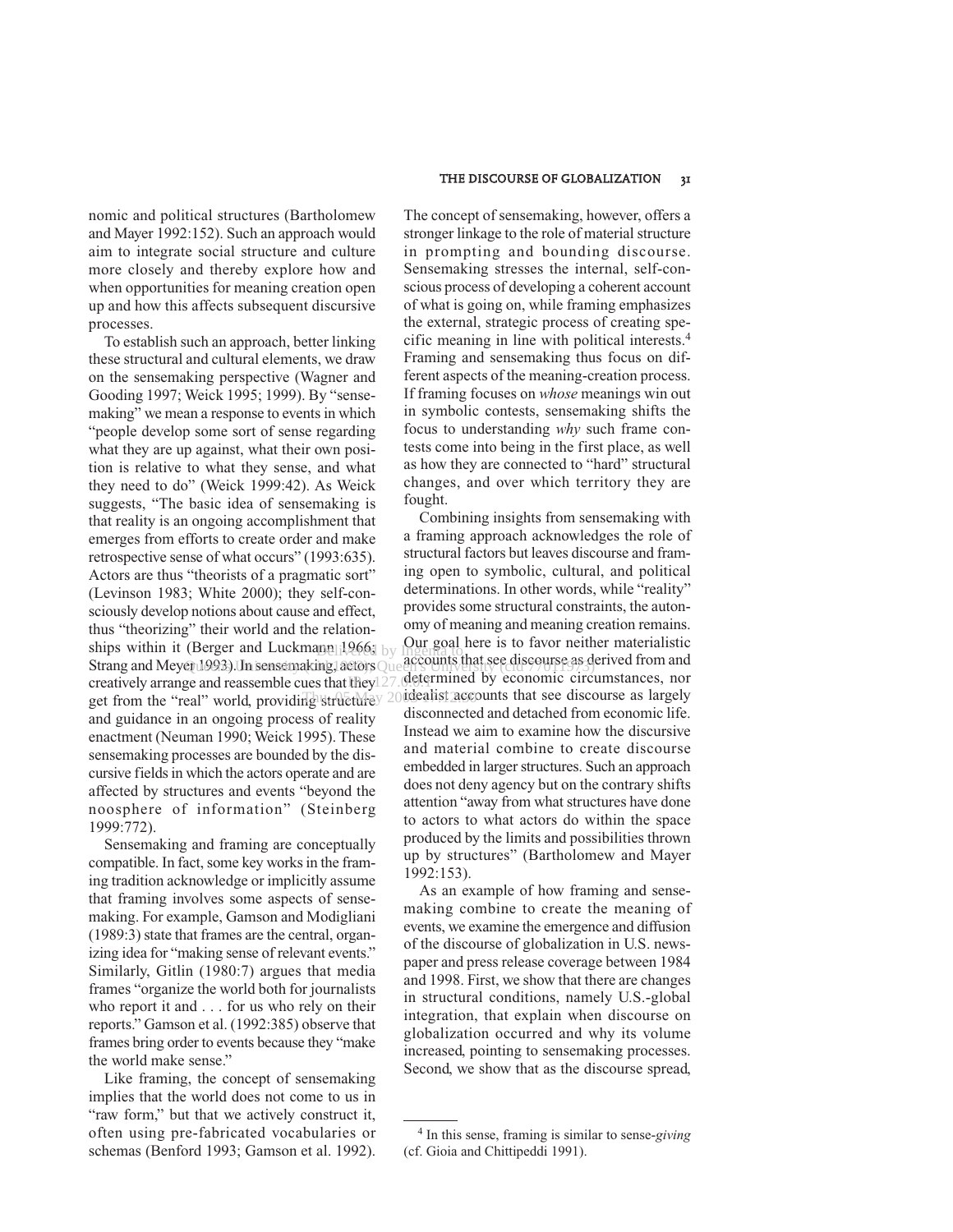its "tone" shifted markedly and frame contests began as various actors aimed to influence interpretation of changes in accordance with their different interests. Third, we explain this shift in terms of the diversity of discursive actors as well as these actors' interests and positioning within the discourse.

#### THE DISCOURSE OF GLOBALIZATION

Since the appearance of the term "globalization" in the early 1970s, the scholarly and popular discourse of globalization has grown steadily in both amount and complexity. There is little consensus on what it does or should encompass, or even on the term's definition. For example, a negative perspective on globalization highlights its destructive effects—on democratic processes (Held 1995; Martin and Schuman 1997), workers' rights (Tilly 1995), the earth's natural resources (Shiva 2000), and the authority of the nation-state (Cox 1996; Kennedy 1993; Kobrin 1997). A second group of authors, more positively, proposes that growth in international trade leads to widely shared benefits and a by lization ca generally civilizing effect (Levitt 1983; Ohmae 1990). A third set challenges the reality of glob- $\frac{127.0}{2005}$ . alization, arguing that both its extent and effects have been vastly exaggerated (Doremus 1998; Hirst and Thompson 1996; Wade 1996). A fourth group conceives globalization as a matter of degree, a process long under way but accelerated by the diffusion of new technology, information, practices, free capital, and transnational organizations (Boli and Thomas 1997; Guillén 2001; Sassen 1996; Sklair 1995). Globalization has also been praised or condemned for increasing (Featherstone, Lash, and Robertson 1995) or decreasing (Hamelink 1994; Latouche 1995) cultural heterogeneity around the world. Finally, globalization has been characterized both as a condition of modernity (Beck 2000; Giddens 1990) and as ushering in a new and distinctly different "global age" (Albrow 1997).5 Superfect (Levitt 1983, Ohmae Queen pportiversity (cid 77011973)

Globalization has thus become a grand contest of social constructions and an "umbrella construct" (Hirsch and Levin 1999) that enables conflicting claims to coexist and coevolve. Because the material facts at hand are ambiguous, the public discourse that develops to support and legitimate particular interpretations of these ambiguous data is of great importance. To illustrate this point, consider economic globalization, an area where there are plenty of supposedly hard data. The skeptical view—that its extent and importance are exaggerated—draws support from statistics showing that current flows of goods across borders are only slightly greater than during the "golden age" of trade before World War I (Hirst and Thompson 1996; Krugman 1994; Wade 1996). An opposing perspective—asserting globalization's strong effect—points to figures on the increasing mobility of financial capital and growing investments across national boundaries (Eichengreen 1996; Karunaratne and Tisdell 1996; Ohmae 1990). Such contradictory conclusions illustrate how divergent interpretations of globalization can selectively cite and assert empirical

Precisely because globalization as a concept INTO BIDDE 71005 100025 Secured Substantial inter-<br>t and effects is poorly defined, it requires substantial interpretation. Discursive struggles over the interpretation of globalization, however, need to be examined alongside changes in the structure of the international economy. We therefore distinguish between globalization as a structural process and globalization as a symbolic discourse (cf. Chase Dunn, Kawano, and Brewer 2000; Dirlik 2000; Kayatekin and Ruccio 1998). Research has mainly focused on the first aspect of globalization as a historical trend that can be measured by such structural changes as shifts in trade patterns or flows of capital. Much less attention has been devoted to the second aspect of globalization as a "discursive condition" (Franklin, Lury, and Stacey 2000), and to specifying how the material process and symbolic construction of globalization are related.

### GLOBALIZATION AND THE MEDIA

Sensemaking about globalization and its effect on economic and social relations largely takes place within public discourse. Far from being the property of the social scientist, globalization is being defined by claims-making and contention

<sup>5</sup> The list presented here is far from complete and serves only to sketch the outlines of a vast scholarly debate. For an overview of this debate, and for alternative ways of clustering the respective positions, see Sklair (1999) and Guillén (2001).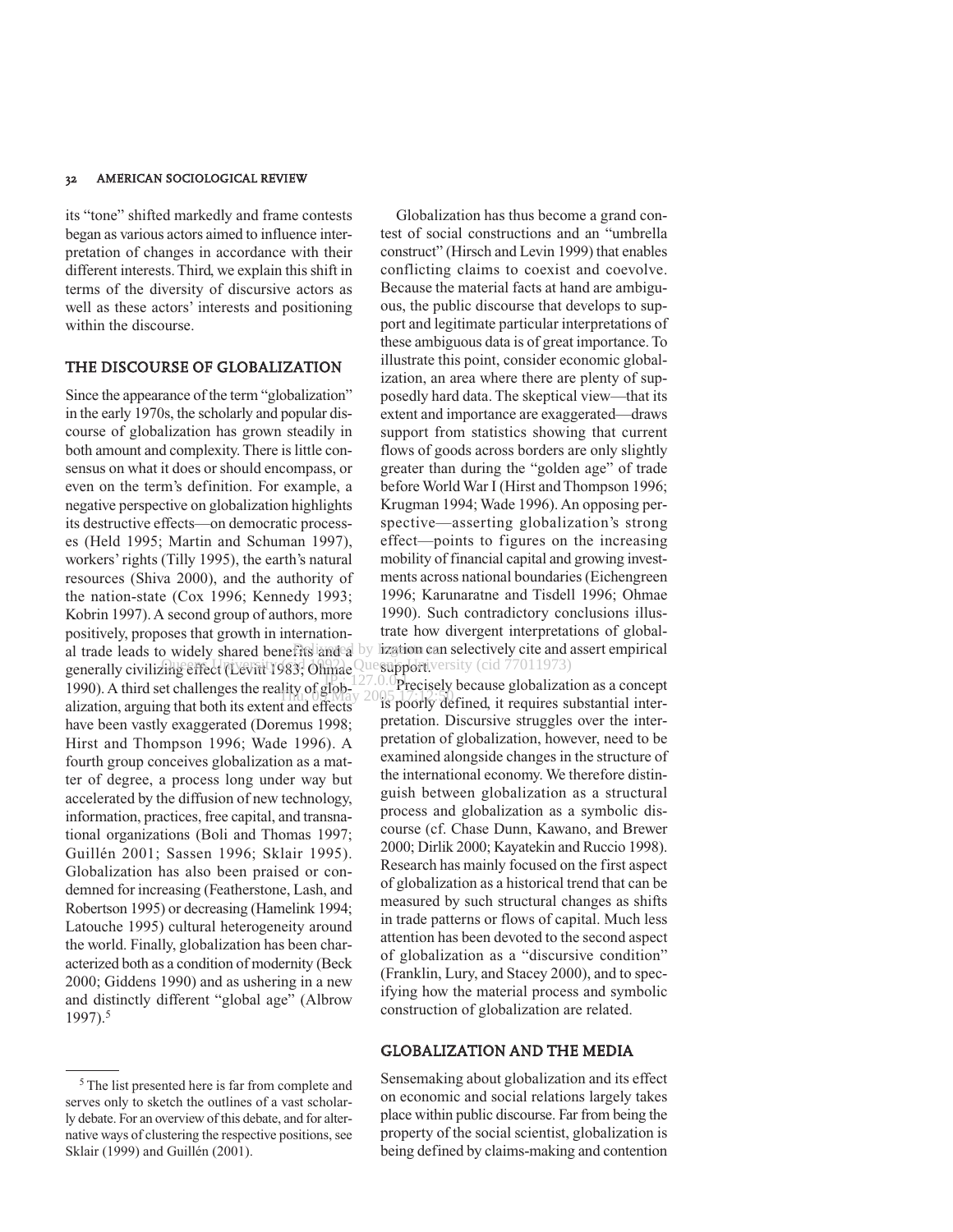in the public realm, exemplified through influential books by journalists such as Friedman (1999), Klein (1999), Greider (1997), and Danaher and Burbach (2000). Journalists and public relations experts are "brokers" between social reality and public consciousness (Nelkin 1989); they organize stories in ways that provide meaning to related events and make sense out of real world cues and information (Andsager 2000; Gamson and Modigliani 1989; Scheufele 1999).

Similarly, studies of managerial discourse have argued for a linkage between symbolic systems and material practices (Bendix 1956; Guillén 1994). For example, in their analysis of managerial discourse, Barley and Kunda (1992) showed how managerial theorizing has alternated between rational and normative discourses in parallel with broad cycles of economic expansion and contraction. Abrahamson (1996; 1997) also suggests that managerial discourse fluctuates as the result of both current performance gaps and long waves of macroeconomic activity. In fact, there appears to be broad agreement that waves of managerial discourse are by **Elisephirse** ment that wave our industrial or econom-<br>connected to identifiable technical or econom-127 Atlastical is permetted to be the connected to definitable technical of economic 127.010 $\frac{31}{24}$ <br>ic issues (Abrahamson and Fairchild 1999; 20 $\frac{31}{24}$ Edelman, Fuller, and Mara-Drita 2001), although these structural issues do not determine content. onug 05 May 2005 ne may 50

In drawing on these findings, we suggest similar mechanisms apply to the emergence of globalization discourse. *We hypothesize that the discourse of globalization will be related to macroeconomic fluctuations, specifically to U.S. integration within the global economy.*The logic follows Barley and Kunda (1992) and Abrahamson (1996): changes in the economic or international competition create preferences for certain explanations that actors find useful in relation to problems created by these environmental changes. This nondeterminist argument proposes a "loose" coupling between specific problems and proposed explanations. The correlation of macroeconomic changes and public discourse on globalization emerges as a sensemaking response to new opportunities and highly uncertain developments. Note that our hypothesis relates to volume but not "pitch" of discourse, that is, it does not make assumptions about *how* the fluctuating discourse will evaluate integration with the global economy.

Since globalization does not affect all actors in a society evenly, a natural question is which actors find globalization a particularly coherent or attractive explanation of what is going on. To locate the emerging discourse on globalization more precisely and to embed it in concrete social relations, we draw on the concept of the discursive field (Bourdieu 1992; Spillman 1995; Wuthnow 1989). According to Wuthnow, the discursive field is a symbolic space that "provides the fundamental categories in which thinking can take place. It establishes the limits of discussion and defines the range of problems that can be addressed" (1989:13). Discursive fields help actors organize their world and define "a space or field within which discourse can be framed" (1989:555). They emerge from repeated patterns of social relations (Spillman 1995:148). Discursive fields are thus constituted by and adapted to the everyday, grounded activity of their specific discursive communities.

If macroeconomic changes initiate sensemaking about globalization, then globalization discourse should emerge in those fields where Uuesuch fluctuations are most prevalent and globalization is perceived to be the most advanced. One may conceive of these structural changes as forming "a pile of cues in need of some frame to organize them" (Weick 1999:41), with "globalization" providing that very frame. We propose that the discourse of globalization should emerge first in discursive fields where everyday activity is most directly affected by macroeconomic changes, which is the financial sector, and foreign-exchange trading in particular (Helleiner 1994; Ohmae 1990; Walter 1988; Zaheer 1995). The early globalization of the financial sector is illustrated by data on changes in the ratio of U.S. foreign-exchange turnover to total trade in goods (cf. Held et al. 1999). While this ratio was already 21:1 in 1986, it had grown to 42:1 in 1992 and 55:1 in 1998 (Bank for International Settlements, various years; Federal Reserve Bank of New York 1986), suggesting that international integration grew much more rapidly in the financial sector as compared to trade in goods. *We therefore hypothesize that the discourse of globalization will first emerge in the discursive field of finance.*

Regarding the framing of the globalization discourse, what are the main views that dominate? Even a casual observer of "globalization"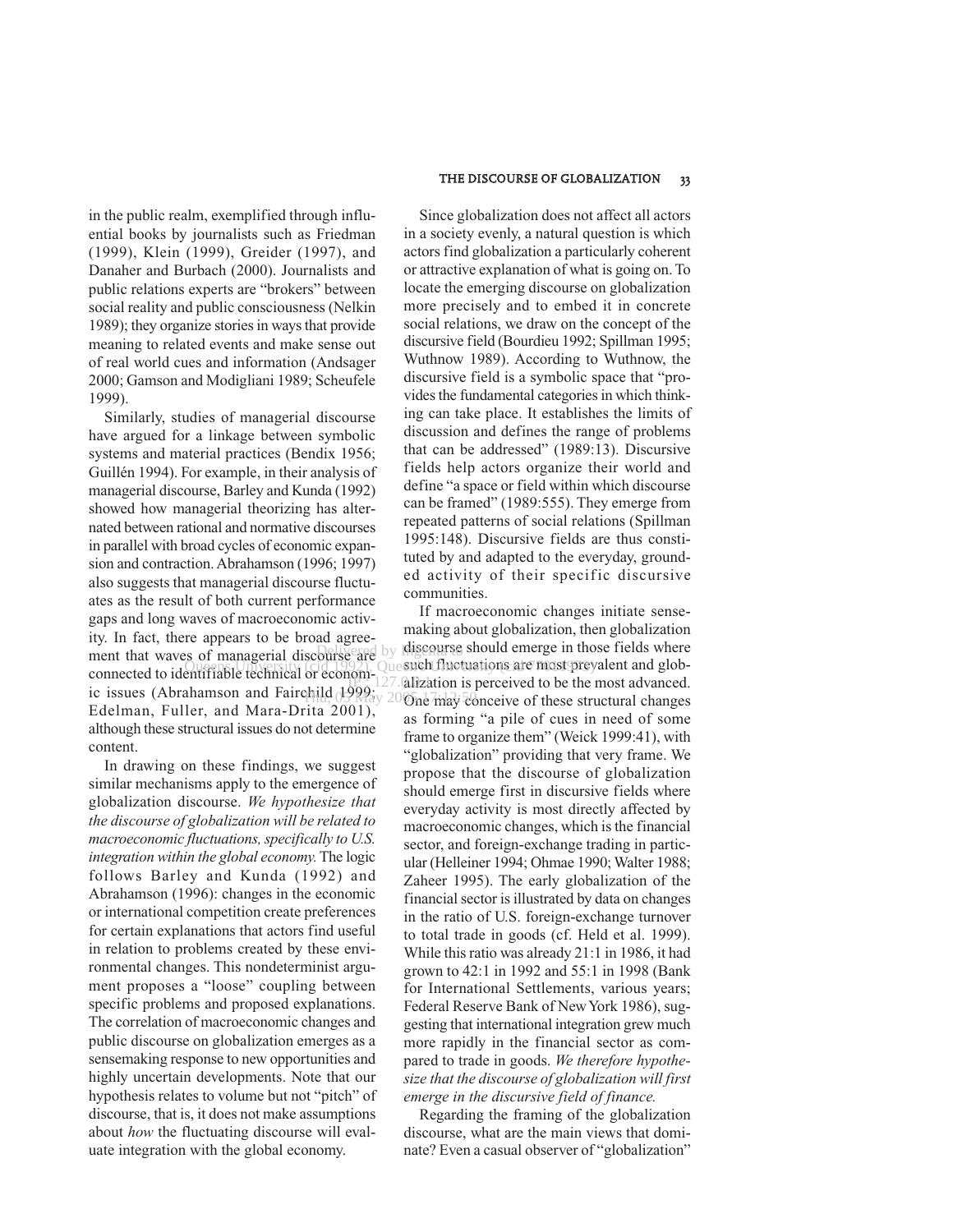in the news media will have noticed the fierce debate over its apparent positive or negative effects that arose at the end of the 1990s. What accounts for this apparently widening dispute over the nature of globalization?

As the discourse of a phenomenon expands in volume, it also diffuses across discursive fields (Fishman 1978; Hilgartner and Bosk 1988), which increases what Fairclough (1992) calls *interdiscursivity:* participants in one discursive field bring in terms from another. The more a discourse incorporates terms from elsewhere, the greater its interdiscursivity. The production of discourse, however, is regularly fraught with conflict (Coles 1998; Ferree et al. 2002; Gamson and Modigliani 1989). The media in particular are "a site on which various social groups, institutions, and ideologies struggle over the definition and construction of [its] social reality" (Gurevitch and Levy 1985:19). As a result, the extent of interdiscursivity and struggle over the construction of reality are connected: greater interdiscursivity allows agents to challenge existing understandings (Fairclough 1995). Delivered by Ingenta to

As the discourse of globalization diffuses Queen's University (cid 77011973) across discursive fields, greater heterogeneity of discourse communities not only generates more points of view but also allows problems in these discursive fields to attach themselves to "globalization" as a sensemaking term. Accordingly, *we hypothesize that the more heterogeneous the communities that employ "globalization" as an explanation, the more we should observe contention in framing by the actors in these fields.* **Eity** 127.0.0.1

### DATA AND METHODS

To analyze public discourse on globalization, we use a variety of primary and secondary sources, but most importantly a full-text dataset of newspaper articles and press releases addressing the topic. For the newspaper articles, we selected as sources the *New York Times* (NYT), the *Wall Street Journal* (WSJ), and the *Washington Post* (WP). These are arguably the most important newspapers in the United States and are known for their agenda-setting influence. For the press releases, we chose *PR Newswire*, the largest electronic distributor of news releases. *PR Newswire* contains the complete text of press releases from U.S. companies, government agencies, industry associations, labor unions,

universities and colleges, human rights groups, and other organizations, thus offering a wide range of sources. It is particularly appropriate for an analysis of frames since these releases are especially designed for dissemination to the media and are stored in the original, unedited form (Miller 1997).

Using the *Dow Jones Interactive* database, we extracted from these sources all newspaper articles and press releases that contained the word "globalization" or any of its derived forms, such as "globalize," "globalized," "globalizing," and "globality." After we removed duplicates, the newspaper segment of this dataset contained 1,805 documents, covering the period from January 1984 to December 1998. Before 1984, it is unlikely that "globalization" was featured in newspaper articles or press releases, since the term barely entered public discourse then. The press release segment contained 1,753 press releases. Data for *PR Newswire* are available as of the start of 1985, and this dataset therefore covers the time period from January 1985 to December 1998.

 $T_{\text{Hil}}$  (15  $\text{Majy}$  2005 he volume, location, and framing of globalization discourse are operationalized using three different dependent variables. To measure the *volume* of globalization discourse, we use annual and monthly counts of newspaper articles and press releases referring to "globalization" or its derived forms.

> *Location* of the globalization discourse means the discursive field to which an article or press release belongs, operationalized as the sections of the newspaper. Each section limits the range of problems it addresses: for example, the finance section will usually not discuss sports events, and vice versa. With the exception of the general news and editorial sections, newspaper sections form fairly coherent fields, as their specialization is their reason for existing. Complete information on article sections was available for two publications (NYT and WP), accounting for 66 percent of the total 1,805 articles. Analyses of the role of discursive fields focus on this subset of articles. Separate analyses showed that this reduced dataset is representative of the full dataset across all other independent and dependent measures.

> For press releases, we use industry membership of the issuing organization to define the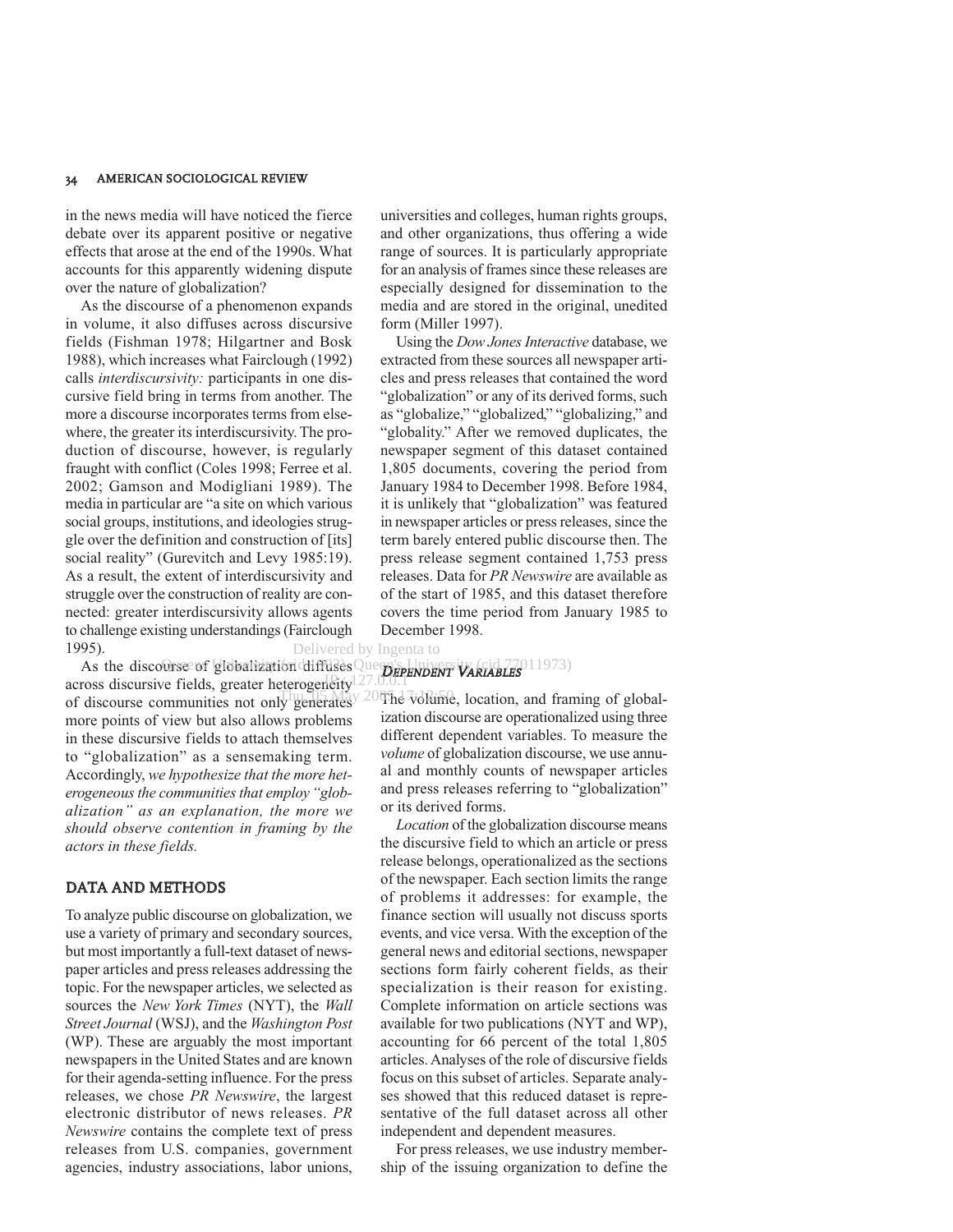boundaries of discursive fields (Anand and Peterson 2000; Creed and Scully 2000; Hoffman 2001). Because industries tend to share important characteristics (such as their technology or the customers they sell to), we examine developments at a more aggregate level of major economic sectors, using codes provided by Dow Jones. For example, the "basic materials" market sector combines the producers of raw materials, such as commodity chemicals, steel, and mining, while the "technology" sector combines industries with frequent product changes because of scientific advances, such as aerospace, computers, and software. Furthermore, press releases issued by not-for-profit organizations, for which Dow Jones has no industry or market sector information, were coded into the following categories: unions, community and activist organizations, trade and employer associations, government entities, and educational institutions. These not-for-profit organizations accounted for about 9 percent of all press releases.

To assess the *framing* of globalization, we extracted from the newspaper articles and press by Ingental releases all sentences containing the word "glob-Que of the marketplace" (AMEX Stock Exchange, alization" or its derivatives. We chose the sentence as the most meaningful unit of analysis  $2005$   $\frac{17.10}{200}$ because of its uncomplicated semantic structure and used computerized content analysis to detect the occurrence of frame key words in these sentences (Fan 1988; Miller 1997; Porac, Wade, and Pollock 1999). This approach assumes that frames manifest themselves by the presence or absence of certain keywords and concepts (Entman 1991; Gamson et al. 1992)—an actor's view will be marked by "a vocabulary of motives" or rationales for taking action (Benford 1993; Mills 1963). We likewise assume that certain key concepts, consisting of different but conceptually synonymous lexical items, will cluster to denote the presence of a higher-order frame (Ferree et al. 2002; Porac, Wade, and Pollock 1999). Through continuous cross-checking among the texts, we created coding categories that were increasingly refined to reveal a particular frame, resulting in fifteen key concepts that cluster into three higher-order, evaluative frames.<sup>6</sup>

The *negative frame* depicts globalization as increasing the potential for economic crisis, threatening the livelihoods of workers, resulting in unemployment and poverty. For example, globalization may be seen as "thinning state power and responsibility, creating not only wealth but chaos and indifference" (WP, 8/28/98), as "the villain behind increased poverty, unemployment and inequality" (NYT, 2/9/97), or as "causing mass poverty and destroying the earth's ecology" (WSJ, 5/18/98). This framing also points to an emerging resistance to globalization.

The *neutral frame* describes globalization as a natural, evolutionary, and largely inevitable development, characterized primarily by increasing cross-national flows of capital. For example, this frame suggests that the "globalization of equity investment was gathering momentum" (WSJ, 10/2/87), that "the issue of harmonizing banking rules has grown in importance with the globalization of financial markets" (WSJ, 9/30/87), and that "we no doubt will see dramatic changes in the [securities] industry brought about by the inevitable globalization  $I_{\rm Sen}$  127.0.2/19/89).

> Finally, the *positive frame* points to the potential gains and benefits of globalization. This frame suggests that "the globalization of our economy has provided us with new and exciting opportunities" (Dash Industries, 7/9/90), that "over all, the effects of globalization have been good" (WSJ, 2/8/98), and that modernization will allow U.S. firms "to take full advantage of opportunities arising from the globalized economy" (Citicorp, 7/13/89). After we established the validity of these frames, we coded the newspaper articles and press releases for the presence or absence of these frames.

#### INDEPENDENT VARIABLES

A central focus of our analysis is on how the material process of globalization affects its discourse. Regarding this material process, there is considerable evidence that over the past 25 years the American economy has become increasingly integrated with the global one (e.g., Chase Dunn et al. 2000; Hirst and Thompson 1996). To measure this integration with the global economy, the three most important indicators used by the World Bank (2001) as well as others (Held et al. 1999; Hirst and Thompson

<sup>6</sup> This process is described in more detail on the *ASR* website.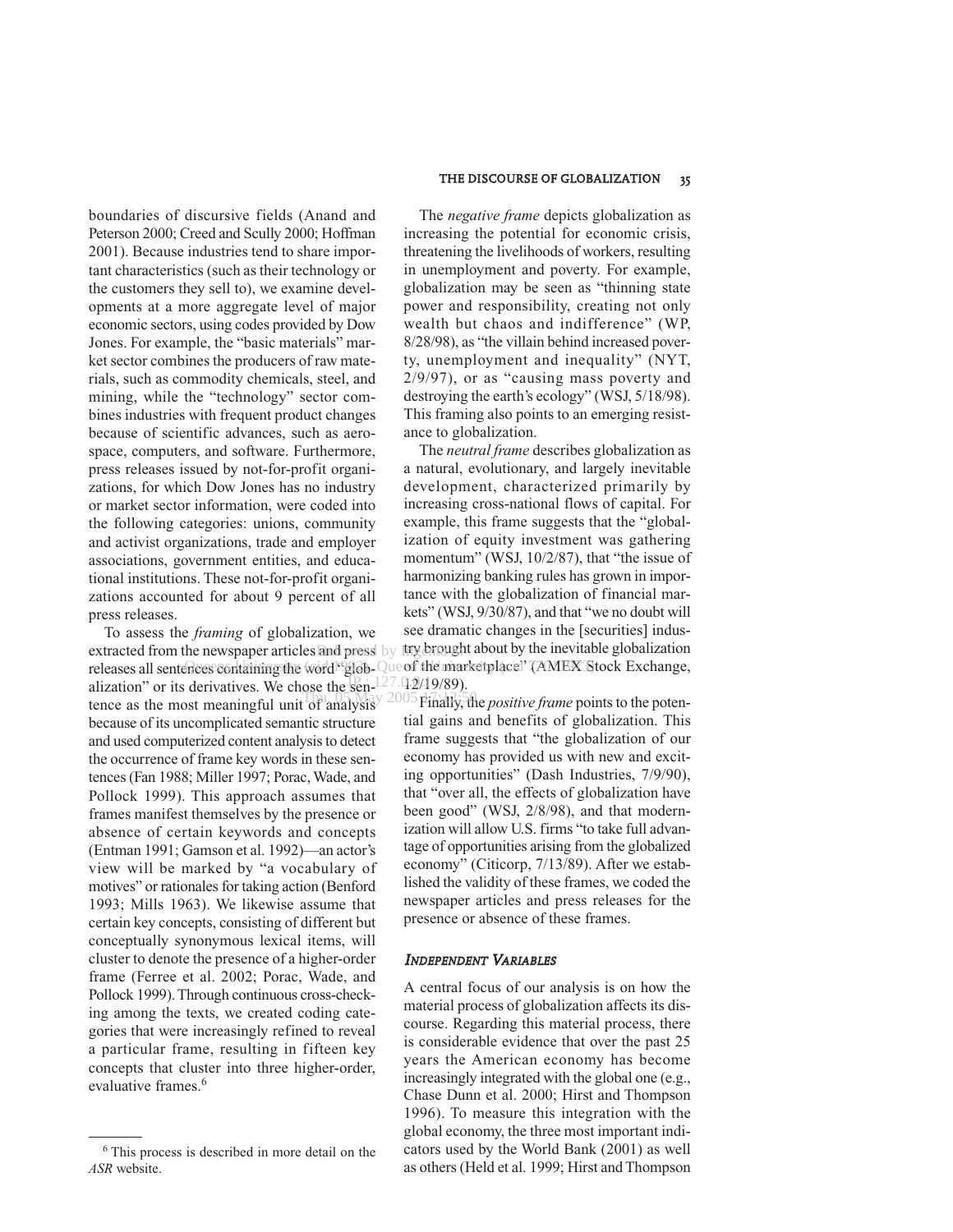1996) are foreign trade as a percentage of goods GDP, international private capital flows divided by GDP, and foreign direct investment divided by GDP.<sup>7</sup> All three indicators of economic globalization show significant increases since 1985. As an example, trade as a percentage of goods GDP increases from 42.8 percent in 1985 to 58.3 percent in 1991 and 73.6 percent in 1996.

To simplify the analysis of "structural" effects, and since we use these three indicators as reflecting a latent construct, we standardized them and combined them into an *index of integration* with the world economy, a procedure that has been frequently used in research on globalization (e.g., Agénor 2002; Dreher 2003; Milanovic 2002). This globalization index showed excellent reliability, with a Cronbach's alpha of 0.85. To confirm our measure, we conducted a factor analysis of the three indicators, which resulted in one factor that loaded positively and highly on all three variables (loadings ranged between .94 and .84) and accounted for 78 percent of the variance. The correlation between this factor and the globalization index by Isumming those squares. The formula for our was .99 and highly significant which further Queendex is as follows! 77011973) confirmed this data reduction heuristic. Factor loadings and eigenvalues for this analysis are available from the *ASR* website.

To facilitate analysis of changes over time, we created a *periodization* based on two key events affecting both process and discourse of globalization. The first event is the U.S. stock market crash in 1987, which marked a turning point for global financial markets (Tesar and Werner 1998) and created attention for their increasing interdependence due to globalization (OECD 1991; Baylis and Smith 2001). The second event is the establishment of the World Trade Organization (WTO) on January 1, 1995, which created a permanent institution for advancing and enforcing global trade agreements (Held et al. 1999; Hoekman and Kostecki 1995). The WTO has also become one of the major points of contention in the globalization discourse. The year 1995 is furthermore convenient since it marks the beginning of a large-scale antiglobalization movement (Klein 1999:330–35). We thus created dummy variables for period I (1984–87), period II (1988–94), and period III (1995–98).

We also created variables to measure *diversity* within and across discursive fields. To measure diversity within discursive fields, we used dummy variables, assuming the general news and editorial sections to be more heterogeneous than most other sections. Thus we expect a negative framing to occur significantly more often in these sections. As a measure of across-field diversity, we computed a diversity index for each year. The index is defined as an inverse Herfindahl index (a widely used measure of concentration) calculated by squaring the share each section has of the total discourse and then 7.0.0.1

1811c. Factor<br>Thu, 05 May 2005 17*Diversity* =  $1 - \sum_{i=1}^{n}$  (section share<sub>i</sub>)<sup>2</sup>

The index ranges from zero to one, with "0" indicating concentration of the discourse in a single section, and "1" indicating that the discourse is distributed evenly across all sections. For example, if all articles mentioning globalization occurred in only two equal sections, the value of the diversity index would be  $1 - (0.5^2)$  $+ 0.5^2$ ) = 1 – (0.25 + 0.25) = 0.5.

#### PLAN OF ANALYSIS AND ADDITIONAL CONTROL VARIABLES

Since we examine three different dependent variables (volume, location, and framing of the discourse), our analysis proceeds in three steps that employ different statistical procedures.

In the first step, we model the *volume* of globalization discourse using negative binomial regression. This model is appropriate when predicting a non-negative count variable such as the number of article and press releases (Long 1990, 1997). To control for the overall level of discourse, we include the total number of newspaper articles and press releases per year. Since it is possible that the overall state of the econ-

<sup>7</sup> Trade in goods as a percentage of goods GDP is the sum of merchandise exports and imports divided by the value of GDP after subtracting value added in services (cf. World Bank 2001:323). Gross private capital flows is the sum of the absolute values of direct, portfolio, and other investment inflows and outflows, while gross foreign direct investment is the sum of the absolute values of inflows and outflows of foreign direct investment (cf. World Bank 2001). Both variables are calculated as a ratio to GDP. All variables are measured in current U.S. dollars.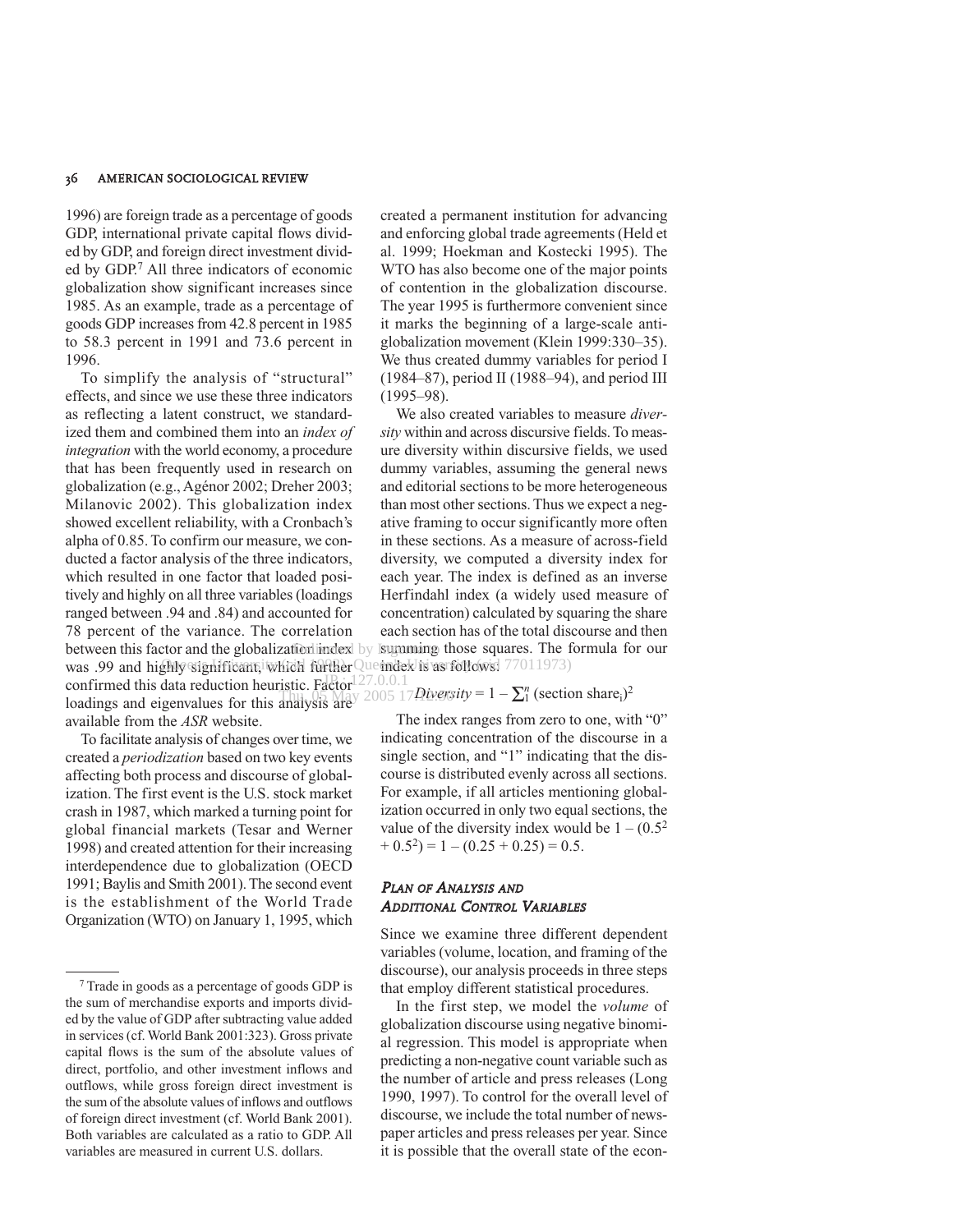omy will influence discourse about greater U.S. global integration, we control in our analyses for the general level of economic activity using the New York Stock Exchange (NYSE) index.<sup>8</sup> We furthermore control for time using a continuous variable. Since the globalization and general economic indicators were highly correlated with time, we residualized these measures by regressing them on the linear time variable and then subtracting their predicted values from their actual values, leaving them with only their unique variation while assigning all confounded variation to the time variable. This method provides conservative estimates for our substantive variables but avoids multicollinearity problems.

In the second step, we estimate a series of logistic regression models to analyze the *location* where globalization discourse emerged. The dependent variable is the respective newspaper section or market sector in which a globalization-related article or press release appeared, with all other sections/sectors serving as the reference category. The independent variables of interest are the periods in which articles appeared, with period III (1995–98) serving  $\overline{Q}$ ueen's University (cid 77011973) as the reference category. We report robust stan-127. $\circ$ dard errors using the Huber/White sandwichy 2005 gan 19:30 estimator (White 1980). Standard errors are corrected for repeated observations from the same newspapers. To control for the baseline frequency of a section or sector, we include its volume as a percentage of the total discourse in that medium per year. All models again control for the overall levels of U.S.-global integration and economic activity. As a measure of overall interest in globalization, the models also control for the number of books on globalization published annually. We collected these data from the *Books in Print* database.9

In the third step, we use multinomial logistic regressions to predict the *occurrence of the three frames* in newspaper articles and press releases (cf. Miller and Denham 1996). We estimate the effect of discursive fields using newspaper section and market sector dummies. To control for the effect of structural changes on the framing of globalization, we include the globalization index and the NYSE index in the models. Furthermore, to guard against the possibility that changes in frame prevalence were the result of more academic works on globalization infiltrating public discourse, we again control for the annual number of books published on globalization. The models also control for time and publication effects.

#### RESULTS

For the volume of discourse, we find a substantial increase in awareness of globalization in the United States. As shown in Figure 1, the discourse of globalization emerged in the early 1980s, showed a slight peak around 1989–90, and then receded again to previous levels. By  $\frac{1995}{2995}$  however, the number of newspaper articles and press releases referring to globalization began to increase exponentially, both in raw counts and as a percentage of the total discourse. Also, while the percentage of press releases exceeds that of newspaper articles for most of the study period, the pattern remains largely the same for both.

#### DISCOURSE AND STRUCTURAL CHANGE

Our first hypothesis anticipated that the volume of globalization discourse would rise in relation to increased integration of the United States within the global economy. Table 1 reports the results of negative binomial regression models predicting the number of newspaper articles and press releases per month that relate to globalization. Descriptive statistics and correlations for the variables used here and in further analyses are available from the ASR website.

Our findings show that material process and public sensemaking of globalization are indeed coupled. As predicted, the coefficient for the

<sup>8</sup> We considered a number of alternative measures, namely the Nasdaq-100 Index, the Dow Jones Industrial Average, and NYSE trading volume. All these measures of economic activity, however, are correlated at .98 and above, and using them leads to essentially identical results.

<sup>&</sup>lt;sup>9</sup> As alternative measures, we also collected data on the number of academic articles mentioning globalization in four other databases: *Sociofile*, *EconLit*, *PAIS*, and *Historical Abstracts* (cf. Guillén 2001). Correlations among all five measures of overall globalization discourse, however, were very high (between

<sup>.90</sup> and .99) and resulted in substantially identical results.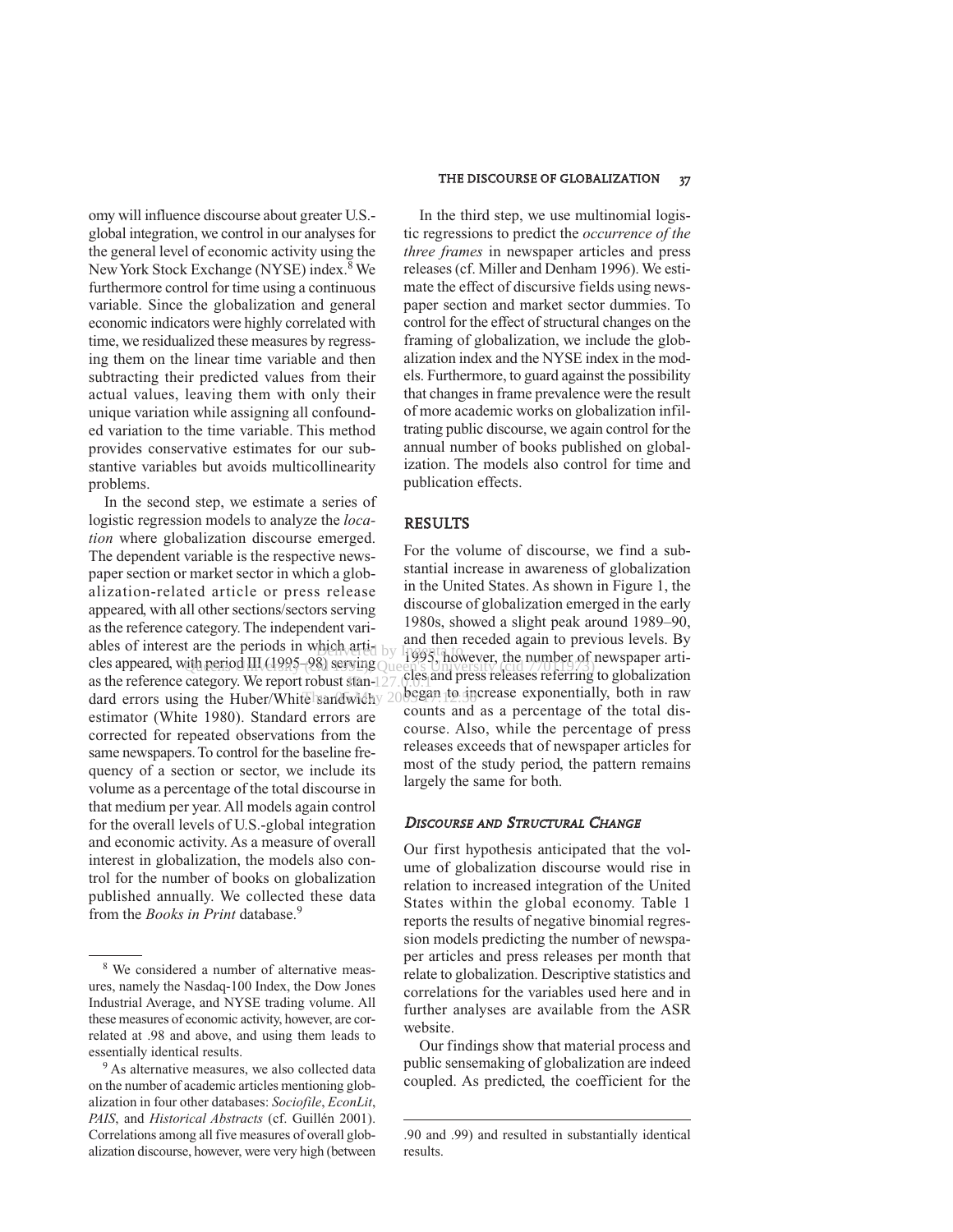

**Figure 1.** Articles and Press Releases Referring to "Globalization"

# Delivered by Ingenta to<br>Bid 1992) Oueen's Unive

Queens University (cid 1992), Queen's University (cid 77011973)<br>index of U.S.-global integration is positive and  $_{77}$  associated with the volume of globalization dishighly significant, indicating that greater inte<sub>ry</sub> 2009 urse, even after controlling for the overall gration with the world economy is positively volume of discourse, time, and the general level  $\text{Imd}_{127.0.889}$ 

| Variable                              | Number of<br>Newspaper Articles | Number of<br>Press Releases |
|---------------------------------------|---------------------------------|-----------------------------|
| Index of U.S.-Global Integration      | $0.70***$                       | $0.58***$                   |
|                                       | (0.14)                          | (0.14)                      |
| Total Number of Newspaper Articles    | 0.01                            |                             |
|                                       | (0.01)                          |                             |
| <b>Total Number of Press Releases</b> |                                 | 0.00                        |
|                                       |                                 | (0.00)                      |
| Time                                  | $0.17***$                       | $0.19***$                   |
|                                       | (0.02)                          | 0.01                        |
| NYSE Index                            | 0.04                            | $-0.99***$                  |
|                                       | (0.11)                          | (0.17)                      |
| Constant                              | $0.81***$                       | $0.51***$                   |
|                                       | (0.16)                          | (0.12)                      |
| Log Likelihood                        | $-457.18$                       | $-441.99$                   |
| Wald $\chi^2$                         | 628.73***                       | 571.16***                   |
| df                                    | 4                               | 4                           |

**Table 1.** Negative Binomial Regressions Predicting the Number of Newspaper Articles and Press Releases Mentioning "Globalization" per Month

*Note:* N = 168. Robust standard errors are in parentheses; significance levels are one-tailed where predicted, twotailed for control variables. NYSE = New York Stock Exchange.

\* *p* < .05; \*\* *p* < .01; \*\*\* *p* < .001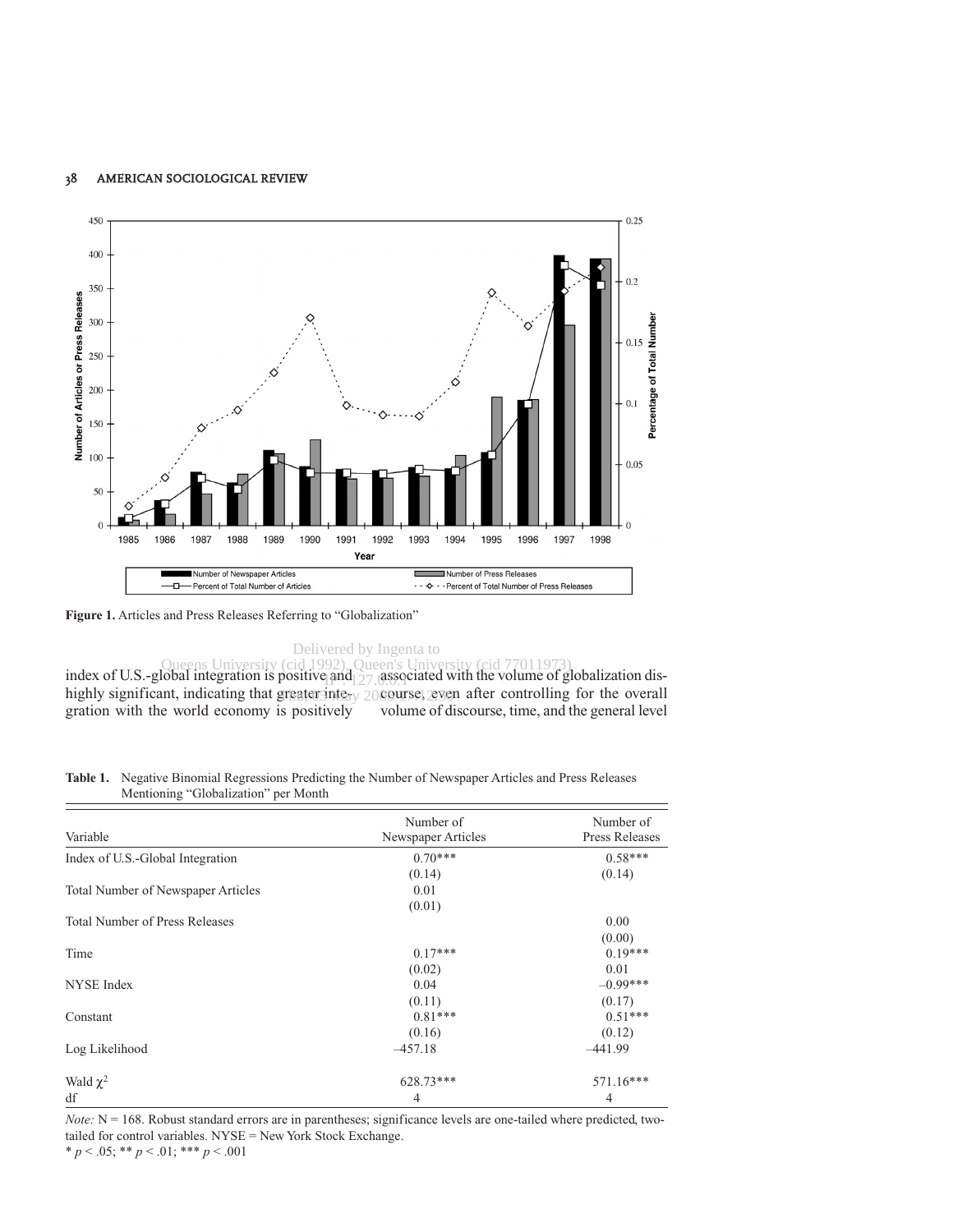|                      | Period I                              | Period II | Period III |
|----------------------|---------------------------------------|-----------|------------|
| Newspaper Articles   |                                       |           |            |
| Newspaper Section    |                                       |           |            |
| Financial            | 73%                                   | 64%       | 26%        |
| <b>News</b>          | 9%                                    | 7%        | 23%        |
| Editorial            | 4%                                    | 9%        | 29%        |
| <b>Book</b>          | $2\%$                                 | $5\%$     | $5\%$      |
| Other                | 12%                                   | 15%       | 17%        |
| Total                | 100%                                  | 100%      | 100%       |
| Number of articles   | 84                                    | 342       | 760        |
| Diversity index      | 0.32                                  | 0.52      | 0.79       |
| Press Releases       |                                       |           |            |
| Market Sector        |                                       |           |            |
| Financial            | 49%                                   | 21%       | 12%        |
| Consumer cyclical    | 22%                                   | 23%       | 21%        |
| Basic materials      | 10%                                   | 8%        | $4\%$      |
| Industrial           | 7%                                    | 16%       | 20%        |
| Technology           | $5\%$                                 | 10%       | 18%        |
| Consumer noncyclical | 4%                                    | $11\%$    | 9%         |
| Other                | 3%                                    | 11%       | 16%        |
| Total                | 100%                                  | 100%      | 100%       |
| Press Releases (n)   | 72                                    | 622       | 1059       |
| Diversity Index      | Deliver <sup>0,70</sup><br>Incenta to | 0.83      | 0.85       |

**Table 2.** Percentages of Newspaper Articles and Press Releases Mentioning "Globalization" by Section/Market Sector

Queens University (cid 1992), Queen's University (cid 77011973)

IP : 127.0.0.1

of economic activity.<sup>10</sup> These results confirm the 2005 17:12:50 hypothesized positive association between the structural and discursive elements of globalization.

# EMERGENCE AND DIFFUSION ACROSS FIELDS OF DISCOURSE

We suggested that globalization discourse would emerge first in the discursive fields of finance. Table 2 shows descriptive data on the distribution of globalization discourse across discursive fields, confirming this hypothesis. During period I, the vast majority (73 percent) of newspaper articles dealing with globalization appeared in the financial news section. Another 9 percent appeared in the general news section, and the

<sup>10</sup>The pattern of positive, significant relationships also holds for the individual components of our index, with the exception of the coefficient for private capital flows in the newspaper dataset and the coefficient for gross foreign direct investment in the press release dataset, which are in the predicted direction but do not reach significance.

remaining 18 percent in the editorial, book, and other sections. Period II shows a slight decrease in the number of articles appearing in the financial news section, but it clearly remains the dominant section. This changes significantly in period III, which is marked by the diffusion of the term across a variety of discursive fields. In this period, only 26 percent of the articles appear in the financial news section, whereas both the general news and the editorial sections have grown substantially, increasing to 23 and 29 percent of all articles, respectively. The percentage of articles appearing in all other sections has also increased, now making up about 17 percent of total coverage.<sup>11</sup> Using the diversity

<sup>&</sup>lt;sup>11</sup> The diffusion of the term across different areas of discourse is also apparent when examining the heterogeneity of this residual category. During period I, only five different sections appeared in this category. In period II, the number of sections had increased to fourteen, and in period III some seventeen sections are combined in this category, including the Automobile, Cultural, Food, Education, Health, Real Estate, Science, Sports, and Travel.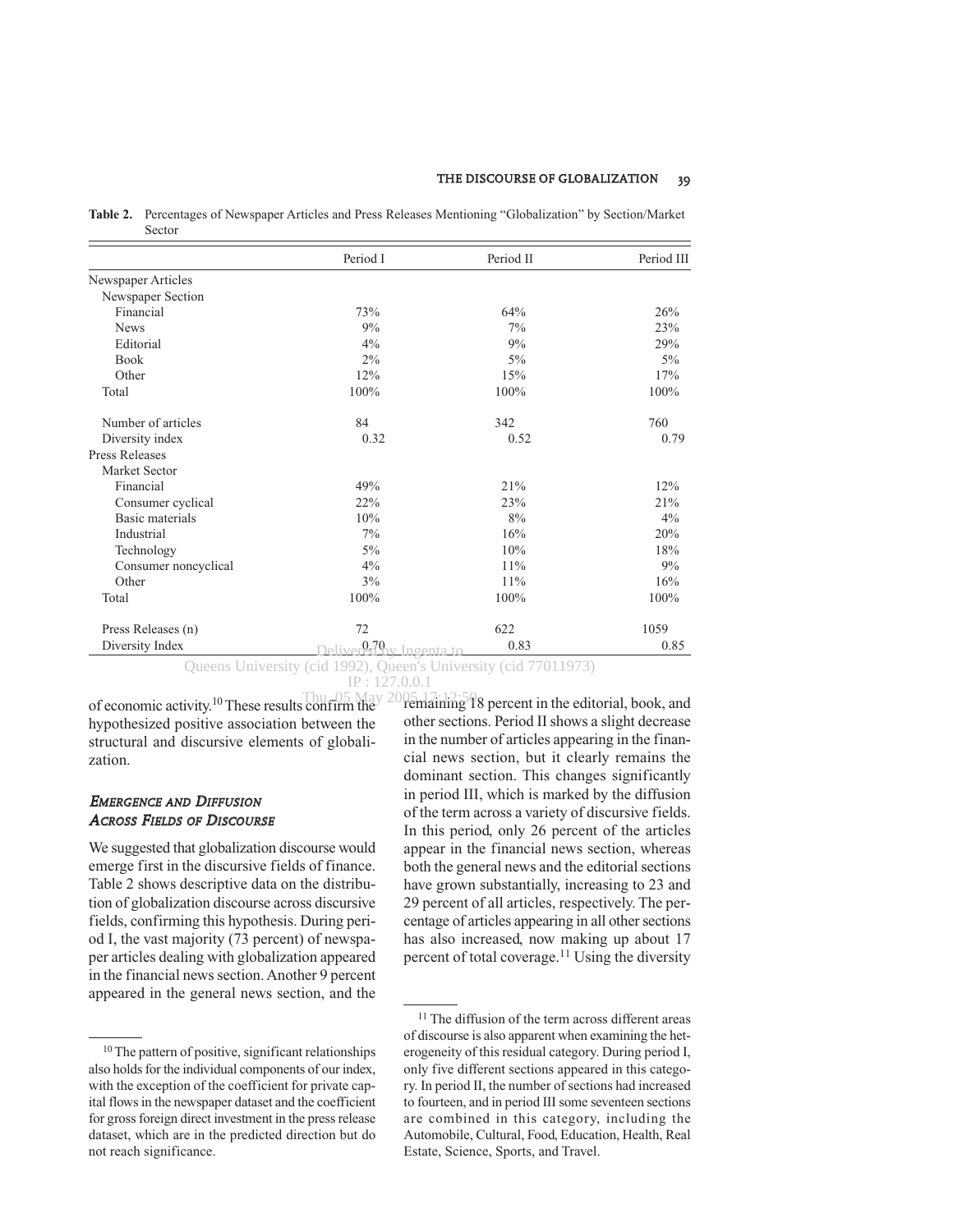index as an alternative measure of increasing diffusion, the index for newspaper discourse likewise increased from a value of .32 in period I to a value of .52 in period II and .79 in period III.

Table 3 reports the results of the logistic regression models predicting the location of discourse in newspapers, confirming our findings. Articles mentioning globalization from period I have a significantly greater likelihood of being published in the finance section, using period III as the reference category. This is still true for articles published in period II, but the coefficient is slightly smaller, though still significant. In contrast, articles published in periods I and II are significantly less likely to appear in the news or editorial sections as compared with period III.

A similar pattern emerges for the press release dataset, but diffusion appears to proceed somewhat more rapidly than in the newspaper sections. As Table 2 shows, almost half of all press releases during period I came from financial firms, making the financial sector clearly the dominant one. In period II, that share had

percent of press releases came from financial firms. By period II, we already see a fairly wide diffusion of globalization discourse across market sectors, with the largest increases in the industrial sector. Period III is marked by widespread diffusion, with no dominant sector. This development is again mirrored in the diversity index for press releases, which increased from .70 in period I to .83 in period II, and to .85 in period III. Examining press releases by industry shows an even more pronounced trend, with the number of distinct industries increasing from 22 in period I to 78 in period II, and to over 100 in period III. Note also that the residual category again shows significant increases, which came mostly from more press releases by government, educational institutions, conglomerates, and utilities firms, as well as trade and employer associations. Overall this remains very much a "corporate" discourse, however, as press releases issued by community and activist organizations accounted for only about 8 percent of all releases in the third period.

declined to 21 percent, and in period III only  $1$ ,  $\overline{Q}$  we unificantly more likely to be issued by organi-Logistic regression models again confirmed that press releases from periods I and II are sig-

#### IP : 127.0.0.1 Thu, 05 May 2005 17:12:50

**Table 3.** Logistic Regressions Predicting Newspaper Section in Which Articles Mentioning "Globalization" Appeared

| Variable                                         | News Section | Finance Section | <b>Editorial Section</b> |
|--------------------------------------------------|--------------|-----------------|--------------------------|
| Period I (1984-87)                               | $-1.35*$     | $1.83***$       | $-2.56***$               |
|                                                  | (0.59)       | (0.38)          | (0.66)                   |
| Period II (1988–94)                              | $-1.90***$   | $1.36***$       | $-1.25***$               |
|                                                  | (0.48)       | (0.29)          | (0.27)                   |
| News Section Articles/Total Articles             | $-0.14$      |                 |                          |
|                                                  | (0.16)       |                 |                          |
| Finance Section Articles/Total Articles          |              | 0.25            |                          |
|                                                  |              | (0.13)          |                          |
| <b>Editorial Section Articles/Total Articles</b> |              |                 | $-0.04$                  |
|                                                  |              |                 | (0.48)                   |
| Index of US-Global Integration                   | $-0.90$      | $0.85*$         | $0.75**$                 |
|                                                  | (0.77)       | (0.36)          | (0.28)                   |
| NYSE Index                                       | 0.35         | 0.14            | $-1.11$                  |
|                                                  | (0.47)       | (0.32)          | (0.60)                   |
| <b>Books in Print</b>                            | 0.00         | $-0.01$         | 0.00                     |
|                                                  | (0.01)       | (0.01)          | (0.01)                   |
| Constant                                         | 1.92         | $-3.62**$       | $-2.78***$               |
|                                                  | (3.50)       | (1.34)          | (0.71)                   |
| Log Likelihood                                   | $-530.32$    | $-698.06$       | $-575.10$                |
| Wald $\chi^2$                                    | 677.68***    | $173.20***$     | 64.69***                 |
| df                                               | 6            | 6               | 6                        |

*Note:* Robust standard errors are in parentheses; significance levels are two-tailed. NYSE = New York Stock Exchange.

\* *p* < .05; \*\* *p* < .01; \*\*\* *p* < .001 (two tailed)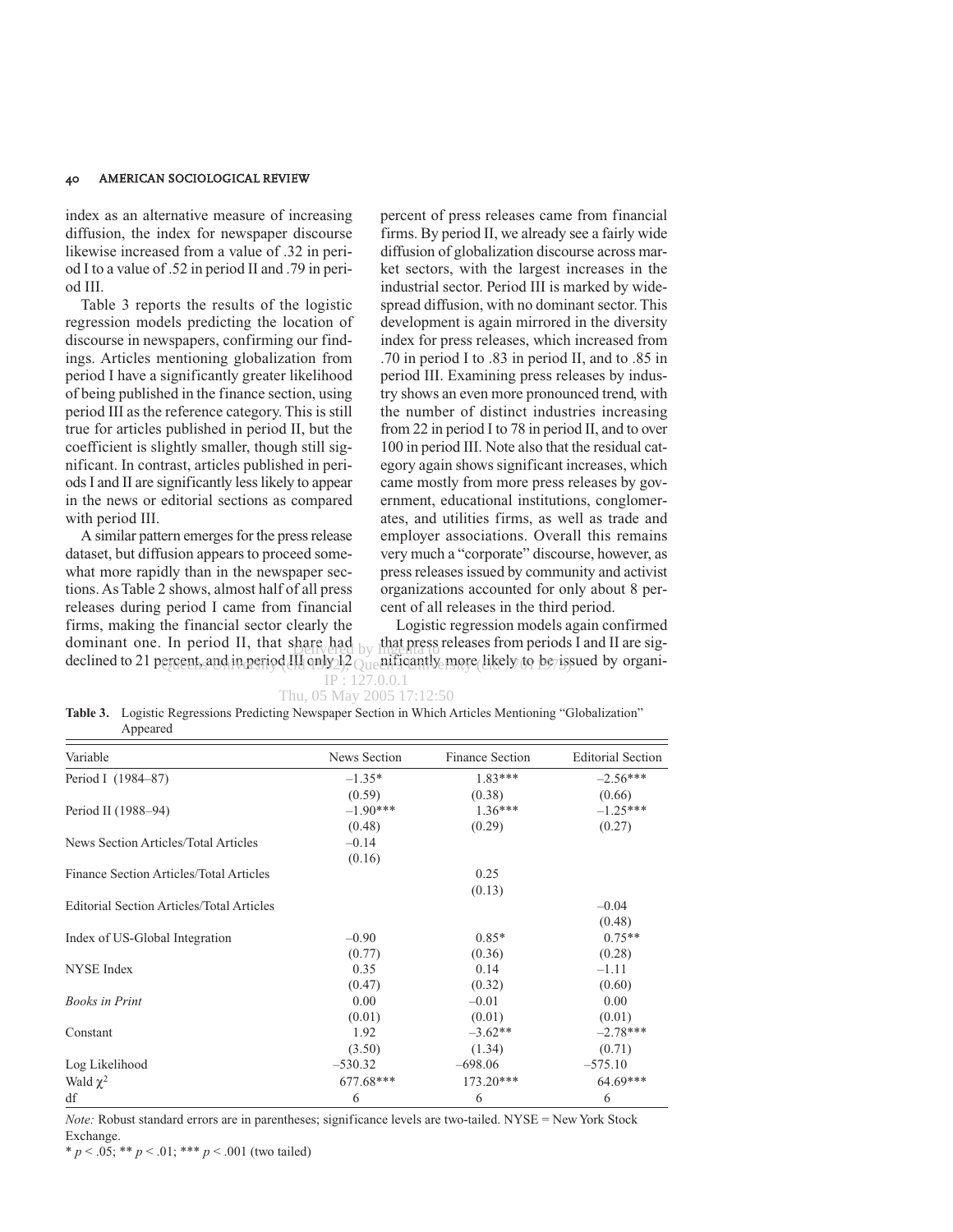zations in the financial sector, with the coefficient again declining from period I to period II. Results of these analyses are available from the ASR website.

# FRAME PREVALENCE IN THE GLOBALIZATION DISCOURSE

After considering volume and location of the globalization discourse, we now examine in more detail the contexts surrounding its emergence and the related prevalence of different framings of globalization. Figures 2a and 2b graphically show the prevalence of the three frames in newspapers and press releases using three-year moving averages.

The association of "globalization" with finance, presented with a largely neutral or positive framing, continued to dominate discourse



**Figure 2.** Frame Comparison in (a) Newspaper Articles and (b) Press Releases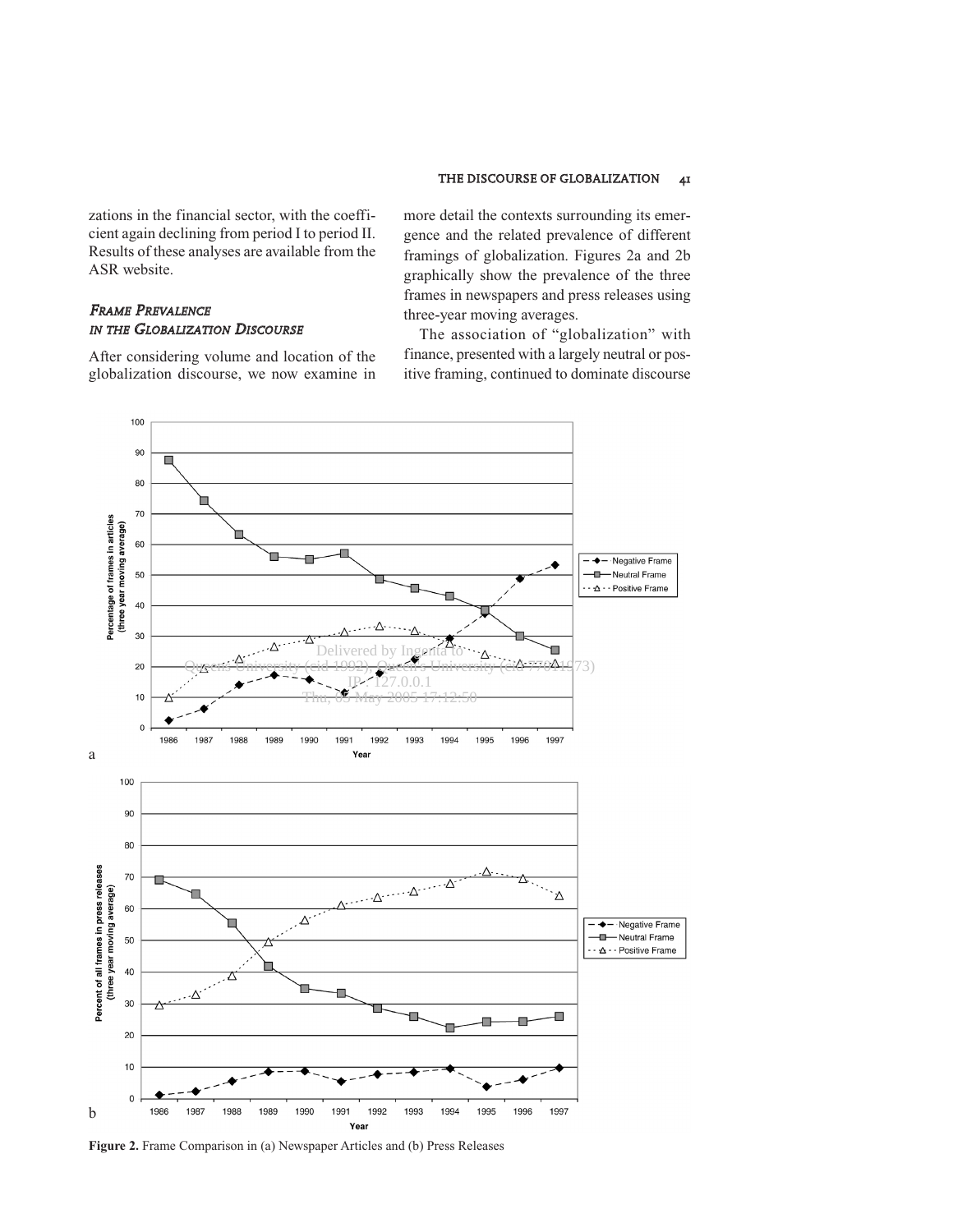#### AMERICAN SOCIOLOGICAL REVIEW

on globalization throughout period II (1988–94), with the exception of a few doubts raised in newspapers after the stock market crash of 1987. The appearance of the term also expanded beyond the financial sector, attracting a positive association with other industries, such as airlines, chemical, and automobiles. Negative evaluations of globalization emerged as an important theme only in the mid-1990s, when newspapers in particular began to discuss the adverse effects of globalization in such diverse areas as job losses, cultural homogenization, public health, and international crime.

Table 4 provides an overview of the three periods in the discourse of globalization. With these broad developments as a background, we now turn to a more detailed discussion of the three periods.

# PERIOD I (1984-87): THE EMERGENCE OF "GLOBALIZATION"

Since the early 1980s, monetary deregulation and technological change have greatly increased

international financial flows (Held et al. 1999). A seminal development was the "Big Bang," the liberalization of the London stock exchange in October 1986, which soon led a number of other stock exchanges in Germany, France, the Netherlands, and Norway to liberalize their trading systems in similar ways. The understanding of globalization in this period mostly depicted global integration as inescapable. For example, the liberalization of the London stock exchange was frequently described as a logical step, initiated by a prudent government that "recognized that the globalization of financial markets was an irresistible force" (NYT, 12/11/85). The forces identified as driving the globalization of financial markets—greater integration of the major nations' economies, advances in communications and computer technology, and deregulation of financial markets—were seen as a "trend towards globalization that is irreversible" (NYT, 12/16/87). Figures 2a and 2b show the prevalence of this neutral framing in newspaper and press release discourse. Until 1989, the neutral frame was Delivered by Ingenta to

Queens University (cid 1992), Queen's University (cid 77011973)

IP : 127.0.0.1

|                                    | Period I<br>1984-87<br>Emergence and Rise of<br>Concept                        | Period II<br>1988-94<br>Setback and Consolidation                                                                                                                            | Period III<br>1995-98<br>Further Spread and<br>Contestation                                                                                                                                                                                                                                                                                   |
|------------------------------------|--------------------------------------------------------------------------------|------------------------------------------------------------------------------------------------------------------------------------------------------------------------------|-----------------------------------------------------------------------------------------------------------------------------------------------------------------------------------------------------------------------------------------------------------------------------------------------------------------------------------------------|
| Relevant<br>Fields of<br>Discourse | Financial industry dominant,<br>especially international<br>securities markets | Importance of financial indus-<br>try declines, other industries<br>emerge, especially<br>• Airlines<br>• Automotive<br>• Chemical<br>$\bullet$ Food<br>• Telecommunications | No dominant industry, term<br>now prevalent in the follow-<br>ing industries:<br>• Airlines<br>• Automotive<br>• Chemical<br>$\cdot$ Film<br>• Financial<br>• Food and Beverages<br>• Mass Media<br>• Sports<br>• Telecommunications<br>Term also emerges in connec-<br>tion with non-economic<br>issues:<br>• Citizenship<br>$\bullet$ Crime |
|                                    |                                                                                |                                                                                                                                                                              | • Disease<br>• Poverty<br>• Culture and Consumption<br>(Music, Literature, Cuisine)                                                                                                                                                                                                                                                           |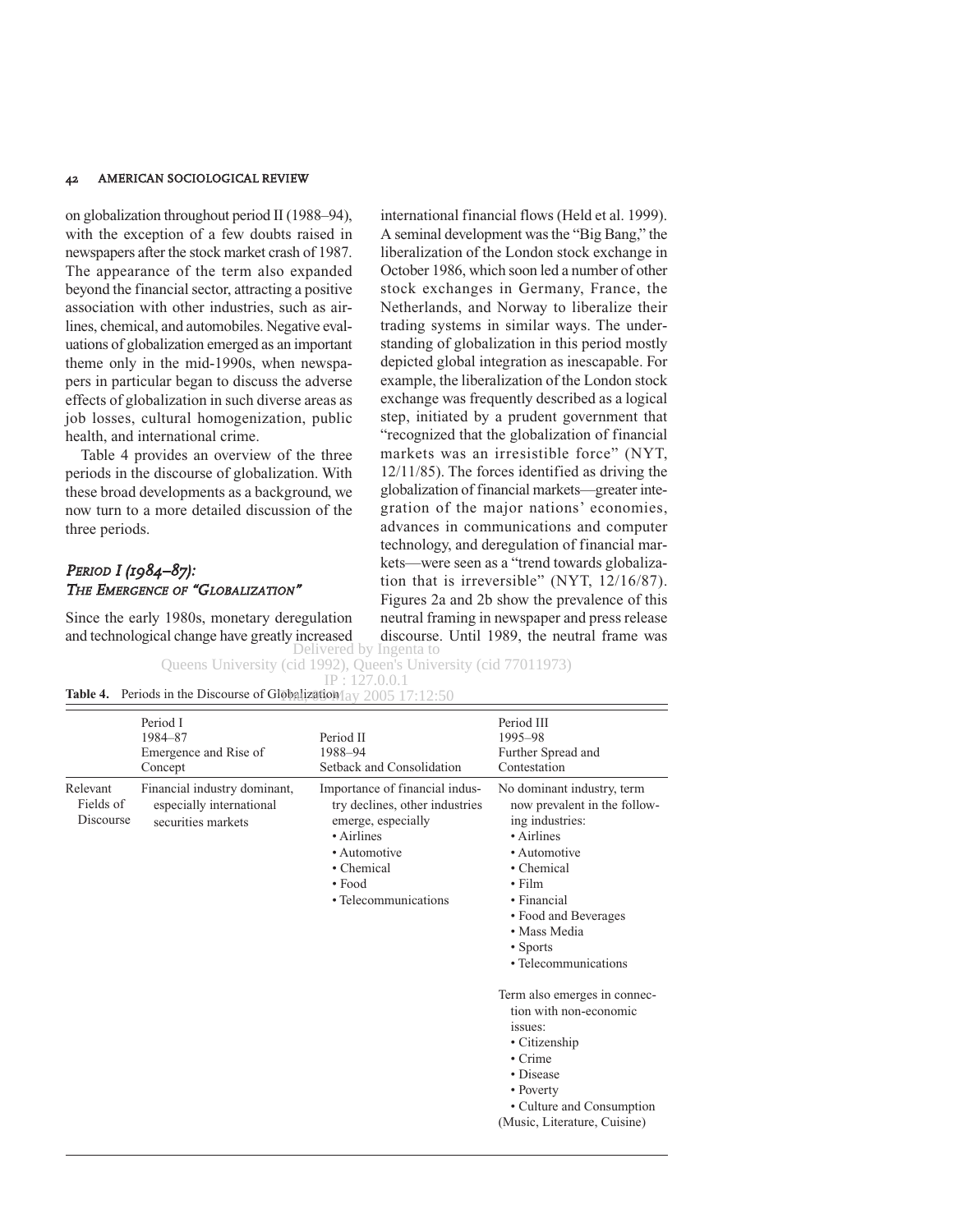the dominant, albeit declining, frame in newspaper articles and press releases. Both media primarily depicted globalization as a natural development and part of a more general process of technological advancement. Resistance was largely seen as futile and attempts to regulate the globalization as detrimental to national interests (WSJ, 8/6/87). Newspaper articles and press releases regularly depicted globalization as a fact of "reality," brought about mainly by technology and innovation, so "it cannot be reversed in any material way by regulation or legislation" (WP, 7/26/87). While a low level of contestation had been present in globalization discourse from the start, it was not until the end of 1987 that themes of containment and control took on greater importance.

## PERIOD II (1988-94): **SETBACK AND CONSOLIDATION**

On October 19, 1987, the stock market on Wall Street collapsed. For the discourse of globalization, the ensuing losses in international financial markets were perceived as a serious setback by Ineleases in to the idea of globalization. Nawspaper arti-Queenfering increased opportunities for growth cles in particular began to voice concerns about  $27.0$ ,  $Qg$ , AT&T, 9/28/90; Dow Corning, 3/1/91; markets spinning out of control, and the trendy  $^{20}$  MF,  $16/8/93$ ; MasterCard,  $3/8/92$ ; Maytag, toward "globalization" and the interconnectedness of international financial markets were identified as the main reason for the severity of the crisis (e.g. WP, 11/20/87).

The financial community also saw the October crash as "a bloody nose for the whole idea of globalization" and globalization as having "lost a lot of its steam" (WSJ, 9/23/88). The World Bank treasurer, Donald Roth, suggested that "people got carried away with the rhetoric of globalization" (WSJ, 3/29/88). But even though the crash slowed globalization discourse, it left the framing of globalization as an irreversible process largely unchanged: the trend toward global integration of markets had gone too far to be reversed (NYT, 12/16/87). Calls for tighter regulation of the stock market also subsided as major figures such as Alan Greenspan, chairman of the Federal Reserve Bank, suggested that large-scale interference with the globalization of financial markets would harm national interests, since "excessive regulation could lead to a drain of business out of the country" (NYT, 12/1/88). In the early 1990s, concerns over globalization continued to fade,

and the trend toward international trade and interconnectedness again seemed natural and inevitable, but the prominence of this neutral framing of globalization declined during this period.

In press release discourse, we observe a somewhat different picture. Company press releases paid significantly less attention to the stock market crash but continued to depict globalization as unavoidable. A Salomon Brothers report on global equity investment strategies sums up this view by suggesting that "the trend toward globalization has survived intact and has perhaps been strengthened by the market's collapse" (Salomon Brothers, 12/10/87). Other press releases similarly stressed that globalization is "inevitable" (AMEX, 12/10/89; Mazda, 5/10/90; Reichold Chemicals, 4/4/88), "inexorable" (Chartered WestLB, 10/24/91), and "a fact of life" (Land O'Lakes, 2/24/94; Time Warner, 4/11/91). At the same time, a positive framing of globalization strengthened, and a growing number of firms began to point to the perceived benefits of a global economy. Press releases increasingly portrayed globalization as 3/28/90; Procter & Gamble, 10/8/91; Time Warner, 8/1/90) and profitability (e.g., Allied-Signal, 4/20/90; Reader's Digest, 9/9/91; Rubbermaid, 1/25/94; Sony, 9/1/94; Witco, 4/24/91), particularly after the fall of the Soviet Union and the opening of Eastern European economies. By 1991, this positive frame dominated press releases while the neutral framing declined.

## PERIOD III (1995–98): DIFFUSION AND INCREASING CONTENTION OF GLOBALIZATION

The third discourse period is marked by diffusion of globalization discourse across a number of different industries and increasing contestation in newspaper articles. Since 1995, a growing anti-globalization movement had been forming, bringing together a broad spectrum of interests and culminating in the disruptive protests that characterized the 1999 World Trade Organization (WTO) conference in Seattle. While press releases continued to depict globalization as a positive or at least neutral development, newspapers began to emphasize the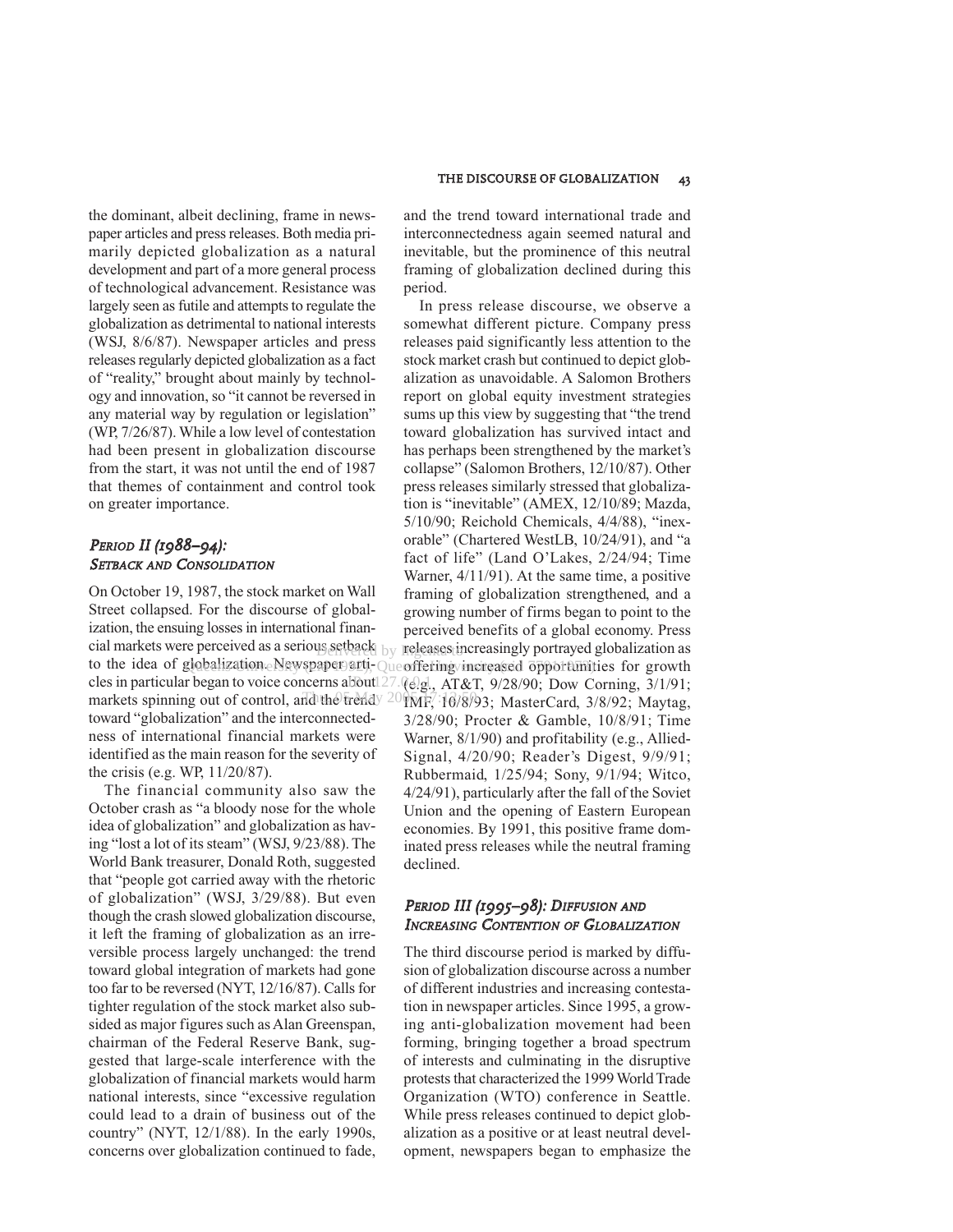negative effects of globalization, pointing to increasing unemployment, corporate downsizing, decreasing workers'rights, and rising poverty, as well as growing popular resistance to globalization.

The most important theme in the growing negative framing of globalization is the erosion of wages and living standards of American workers. Faced with untamed globalization, American workers increasingly "get caught up in the job-churning" of international competition and are "driven into poorer-paying jobs" (NYT, 11/13/97), particularly from such trade liberalization as the NAFTA agreement. The "relentless erosion of worker's rights" that goes with globalization "dampens demand for higher pay" and "leaves many workers feeling insecure" (NYT, 10/20/97; WSJ, 11/11/97). Globalization is framed as reducing the benefits to workers and their families from economic growth, turning them into victims of a "globalization with pauperization" (WP, 2/29/96).Another theme stresses the negative consequences of globalization stemming from a growing homogenization of culture and cond by Ingile the sumption, with the untamed market forces lead. Que sionate account that includes the diverging views ing to the "death of national culture" (NYT, 2/11/97) and the emergence of an undifferentiated world culture: a "globalization of cooking" (NYT, 11/7/96), a global television and advertising culture (WP, 10/17/98; WSJ, 9/24/98), and even loss of the "European model of civilization" (NYT, 9/21/97).

The picture that emerges from Figures 2a and 2b shows a striking divergence between newspaper and press release discourse. In both media, we observe the same initial dominance and then decline of the neutral framing of globalization. In newspapers, however, the negative framing emerges as the most important frame at the end of the observation period, but among press releases a positive framing of globalization predominates.

#### FRAME PREVALENCE IN DIFFERENT DISCURSIVE FIELDS

Table 5 reports the results of the multinomial logit models predicting occurrence of frames in newspaper articles and press releases. Model 1 shows the baseline model for newspaper articles with control variables only. The time coefficients confirm that prevalence of a negative framing increases significantly over time, while that of a neutral framing decreases significantly. There are also differences in coverage among newspapers. Using the WSJ as a reference category, the model shows that the NYT and the WP are significantly more likely to carry articles on the negative aspects of globalization.

Model 2 shows results for the reduced set of articles for which complete information on newspaper sections was available (NYT and WP). Regarding within-category diversity of discursive fields, we find support for our hypothesis. The coefficients for the news and editorial sections—the two most heterogeneous sections—are positive and significant, indicating that a negative framing of globalization indeed occurred significantly more often in those sections than in all other sections. Pieces in the editorial section, in particular, emphasized the negative aspects of globalization, while articles in the news section were equally likely to carry any one of the three frames. This finding reflects the role of the editorial section as a place for normative claims about current affairs, while the news section presents a more dispas- $\mathbb{F}T^{127.0}_{\cdot}$  of all actors commenting on globalization.<sup>12</sup> A Indifferenti-<br>Indifferenti-<br> $\frac{1}{2}$  2005 ultral framing of globalization, on the other hand, occurred significantly more often in the financial section, supporting our previous finding that the neutral framing of globalization emerged in finance. The results of model 2 also support our assumption that greater discourse heterogeneity across discursive fields increases the likelihood of a negative framing. As predicted, the coefficient for the diversity index is positive and significant.

> While heterogeneity within and across discursive fields is associated with a negative framing of globalization, note that we find this effect in the absence of a surge in press releases from anti-globalization organizations. In separate analyses, we confirmed that a negative framing

<sup>12</sup> We further examined whether coefficients differed for the three periods. To estimate such period effects, we created interaction variables using our original independent variables and period dummies. Period interactions, however, were not significant for the globalization index, the diversity index, or the three newspaper sections (editorial, news, and financial).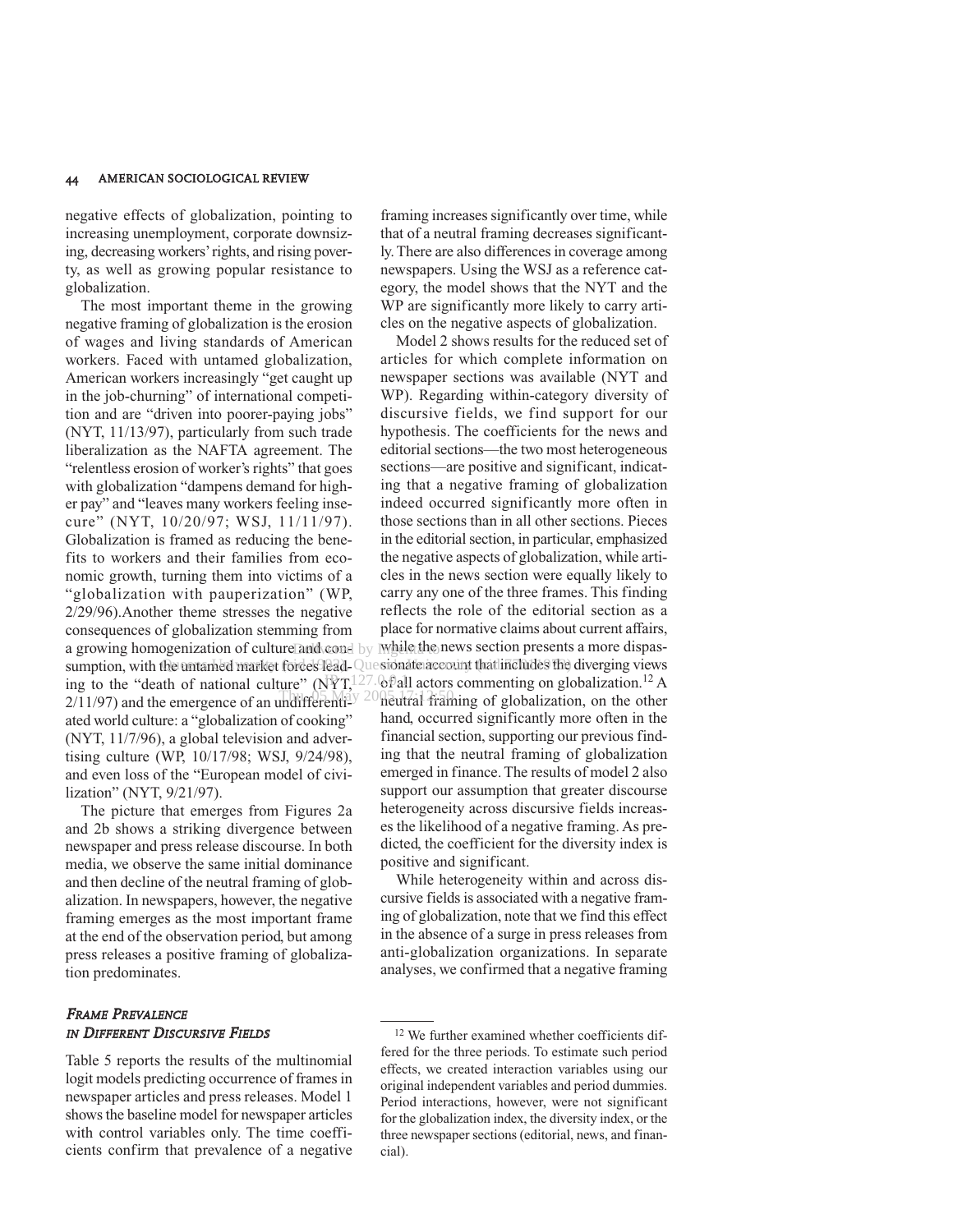|                                                                                                   |                                                          |                                                                                                 |                                                                   | Newspaper Articles |                                                                  |                                                                                                                                                                                                                                                                                                                                                                                                                                                                                                          |                                                                                                                                                                                                                                                               |                                                                                                                       | Press Releases                                                                                                                                                                                                                                                                                                                                    |                                    |
|---------------------------------------------------------------------------------------------------|----------------------------------------------------------|-------------------------------------------------------------------------------------------------|-------------------------------------------------------------------|--------------------|------------------------------------------------------------------|----------------------------------------------------------------------------------------------------------------------------------------------------------------------------------------------------------------------------------------------------------------------------------------------------------------------------------------------------------------------------------------------------------------------------------------------------------------------------------------------------------|---------------------------------------------------------------------------------------------------------------------------------------------------------------------------------------------------------------------------------------------------------------|-----------------------------------------------------------------------------------------------------------------------|---------------------------------------------------------------------------------------------------------------------------------------------------------------------------------------------------------------------------------------------------------------------------------------------------------------------------------------------------|------------------------------------|
|                                                                                                   |                                                          | Model 1, Frames                                                                                 |                                                                   |                    |                                                                  | Model 2, Frames                                                                                                                                                                                                                                                                                                                                                                                                                                                                                          |                                                                                                                                                                                                                                                               |                                                                                                                       | Model 3, Frames                                                                                                                                                                                                                                                                                                                                   |                                    |
| Variable                                                                                          | Negative                                                 | Neutral                                                                                         | Positive                                                          |                    | Negative                                                         | Neutral                                                                                                                                                                                                                                                                                                                                                                                                                                                                                                  | Positive                                                                                                                                                                                                                                                      | Negative                                                                                                              | Neutral                                                                                                                                                                                                                                                                                                                                           | Positive                           |
| Time                                                                                              | $0.14***$                                                | $-0.14***$                                                                                      |                                                                   |                    | $0.16***$                                                        | $-0.10***$                                                                                                                                                                                                                                                                                                                                                                                                                                                                                               |                                                                                                                                                                                                                                                               | 0.01                                                                                                                  |                                                                                                                                                                                                                                                                                                                                                   |                                    |
| Index of U.S.-Global Integration                                                                  | $(0.02)$<br>1.30***                                      |                                                                                                 | $0.02$<br>$0.02$<br>$0.39$<br>$0.39$                              |                    | $(0.03)$<br>1.07**                                               |                                                                                                                                                                                                                                                                                                                                                                                                                                                                                                          |                                                                                                                                                                                                                                                               |                                                                                                                       |                                                                                                                                                                                                                                                                                                                                                   |                                    |
| NYSE index                                                                                        | (0.36)                                                   |                                                                                                 |                                                                   |                    |                                                                  |                                                                                                                                                                                                                                                                                                                                                                                                                                                                                                          |                                                                                                                                                                                                                                                               |                                                                                                                       |                                                                                                                                                                                                                                                                                                                                                   |                                    |
| <b>Books</b> in Print                                                                             | $\begin{array}{c} (0.37) \\ -0.01 \\ (0.01) \end{array}$ | $\begin{array}{c} (0.02) \\ 0.08 \\ 0.35 \\ 0.19 \\ -1.19 \\ 0.024 \\ 0.01 \\ 0.01 \end{array}$ | $\begin{array}{c} (11) \\ (0.29) \\ (0.01) \\ (0.01) \end{array}$ |                    | $(0.41)$<br>$0.25$<br>$0.36$<br>$-0.01$<br>$-0.02$<br>$-0.28$ ** | $\begin{array}{l} \begin{array}{l} \text{(i)} \ \text{(ii)} \ \text{(iii)} \ \text{(iv)} \ \text{(iv)} \ \text{(v)} \ \text{(v)} \ \text{(v)} \ \text{(v)} \ \text{(v)} \ \text{(v)} \ \text{(v)} \ \text{(v)} \ \text{(v)} \ \text{(v)} \ \text{(v)} \ \text{(v)} \ \text{(v)} \ \text{(v)} \ \text{(v)} \ \text{(v)} \ \text{(v)} \ \text{(v)} \ \text{(v)} \ \text{(v)} \ \text{(v)} \ \text{(v)} \ \text{(v)} \ \text{(v)} \ \text{(v)} \ \text{(v)} \ \text{(v)} \ \text{(v)} \ \text{(v)} \ \text$ | $\begin{array}{l} 0.000000\\ 0.000000\\ 0.000000\\ 0.000000\\ 0.000000\\ 0.000000\\ 0.000000\\ 0.00000\\ 0.00000\\ 0.00000\\ 0.00000\\ 0.00000\\ 0.00000\\ 0.00000\\ 0.00000\\ 0.00000\\ 0.00000\\ 0.00000\\ 0.00000\\ 0.00000\\ 0.00000\\ 0.00000\\ 0.00000$ | $(0.04)$ $(0.76)$ $(0.76)$ $(0.34)$ $(0.34)$ $(0.02)$ $(0.02)$ $(0.04)$ $(0.04)$ $(0.04)$                             | $\begin{array}{l} * \\ 0.01 \\ 0.02 \\ 0.03 \\ -0.04 \\ -0.04 \\ -0.04 \\ -0.04 \\ -0.04 \\ -0.04 \\ -0.04 \\ -0.04 \\ -0.04 \\ -0.04 \\ -0.04 \\ -0.04 \\ -0.04 \\ -0.04 \\ -0.04 \\ -0.04 \\ -0.04 \\ -0.04 \\ -0.04 \\ -0.04 \\ -0.04 \\ -0.04 \\ -0.04 \\ -0.04 \\ -0.04 \\ -0.04 \\ -0.04 \\ -0.04 \\ -0.04 \\ -0.04 \\ -0.04 \\ -0.04 \\ -$ |                                    |
| Diversity index                                                                                   |                                                          |                                                                                                 |                                                                   |                    |                                                                  |                                                                                                                                                                                                                                                                                                                                                                                                                                                                                                          |                                                                                                                                                                                                                                                               |                                                                                                                       |                                                                                                                                                                                                                                                                                                                                                   |                                    |
| New York Times                                                                                    | $0.49***$                                                |                                                                                                 | 0.13                                                              |                    | (2.91)<br>0.24                                                   |                                                                                                                                                                                                                                                                                                                                                                                                                                                                                                          |                                                                                                                                                                                                                                                               |                                                                                                                       |                                                                                                                                                                                                                                                                                                                                                   |                                    |
| Washington Post                                                                                   | $(0.17)$<br>$0.42*$<br>(0.19)                            | $7.5$<br>$7.5$<br>$7.5$<br>$7.8$<br>$7.8$<br>$0.18$                                             | $\begin{array}{c} (0.19) \\ 0.30 \\ (0.21) \end{array}$           |                    | (0.17)                                                           |                                                                                                                                                                                                                                                                                                                                                                                                                                                                                                          |                                                                                                                                                                                                                                                               |                                                                                                                       |                                                                                                                                                                                                                                                                                                                                                   |                                    |
| News Section                                                                                      |                                                          |                                                                                                 |                                                                   |                    | $0.69**$<br>(0.25)                                               | $\begin{array}{c} 0.67* \\ (0.32) \\ 0.20 \end{array}$                                                                                                                                                                                                                                                                                                                                                                                                                                                   |                                                                                                                                                                                                                                                               |                                                                                                                       |                                                                                                                                                                                                                                                                                                                                                   |                                    |
| Editorial Section                                                                                 |                                                          |                                                                                                 |                                                                   | 7:12:50            | $* * * 0$<br>$\bar{c}(0.24)$                                     |                                                                                                                                                                                                                                                                                                                                                                                                                                                                                                          |                                                                                                                                                                                                                                                               |                                                                                                                       |                                                                                                                                                                                                                                                                                                                                                   |                                    |
| Financial Section                                                                                 |                                                          |                                                                                                 |                                                                   |                    | (0.25)<br>$0.11\,$                                               | $\begin{array}{c} (0.33) \\ 0.84*** \end{array}$<br>(0.27)                                                                                                                                                                                                                                                                                                                                                                                                                                               | $\begin{array}{c} 0.69* \\ 0.33) \\ 0.48 \\ 0.32) \\ 0.033 \\ 0.029 \end{array}$                                                                                                                                                                              |                                                                                                                       |                                                                                                                                                                                                                                                                                                                                                   |                                    |
| Financial Market Sector                                                                           |                                                          |                                                                                                 |                                                                   |                    |                                                                  |                                                                                                                                                                                                                                                                                                                                                                                                                                                                                                          |                                                                                                                                                                                                                                                               | 0.64                                                                                                                  | $2.06***$                                                                                                                                                                                                                                                                                                                                         |                                    |
| Non-corporate Sector                                                                              |                                                          |                                                                                                 |                                                                   |                    |                                                                  |                                                                                                                                                                                                                                                                                                                                                                                                                                                                                                          |                                                                                                                                                                                                                                                               | $(0.42)$<br>1.49***<br>$(0.36)$<br>(1.04)                                                                             | $\begin{array}{c} (0.18) \\ 0.46 \\ 0.34) \\ (0.54) \end{array}$                                                                                                                                                                                                                                                                                  | 51<br>0.18<br>0.26<br>0.25<br>0.25 |
| Constant                                                                                          | $3.38***$<br>(0.32)                                      | $0.41*$<br>(0.19)<br>(9.19)<br>(-1964.97                                                        | $-1.40***$<br>(0.27)                                              |                    | $-3.66***$<br>(0.48)                                             | $-0.83*$<br>(0.38)<br>-1293.26                                                                                                                                                                                                                                                                                                                                                                                                                                                                           | $-1.64***$<br>(0.43)                                                                                                                                                                                                                                          | $-3.61***$<br>(0.44)                                                                                                  | $-1.70***$                                                                                                                                                                                                                                                                                                                                        | $-1.14***$<br>(0.21)               |
| Log Likelihood                                                                                    |                                                          | 1805                                                                                            |                                                                   |                    |                                                                  | 1186                                                                                                                                                                                                                                                                                                                                                                                                                                                                                                     |                                                                                                                                                                                                                                                               |                                                                                                                       | $(0.24)$<br>-1543.99<br>1753                                                                                                                                                                                                                                                                                                                      |                                    |
| Wald $\chi^2$                                                                                     |                                                          | 203.46****<br>18                                                                                |                                                                   |                    |                                                                  | 139.31 ***<br>27                                                                                                                                                                                                                                                                                                                                                                                                                                                                                         |                                                                                                                                                                                                                                                               |                                                                                                                       | $222.47***$<br>$\overline{21}$                                                                                                                                                                                                                                                                                                                    |                                    |
| Note: Robust standard errors are in parentheses;<br>* $p < 0.05$ , ** $p < 0.01$ , *** $p < 0.01$ |                                                          |                                                                                                 |                                                                   |                    |                                                                  |                                                                                                                                                                                                                                                                                                                                                                                                                                                                                                          |                                                                                                                                                                                                                                                               | significance levels are one-tailed where predicted, two-tailed for control variables. NYSE = New York Stock Exchange. |                                                                                                                                                                                                                                                                                                                                                   |                                    |

Table 5. Multinomial Logistic Regression Analysis for Predicting Occurrence of Frames in Newspaper Articles and Press Releases **Table 5.** Multinomial Logistic Regression Analysis for Predicting Occurrence of Frames in Newspaper Articles and Press Releases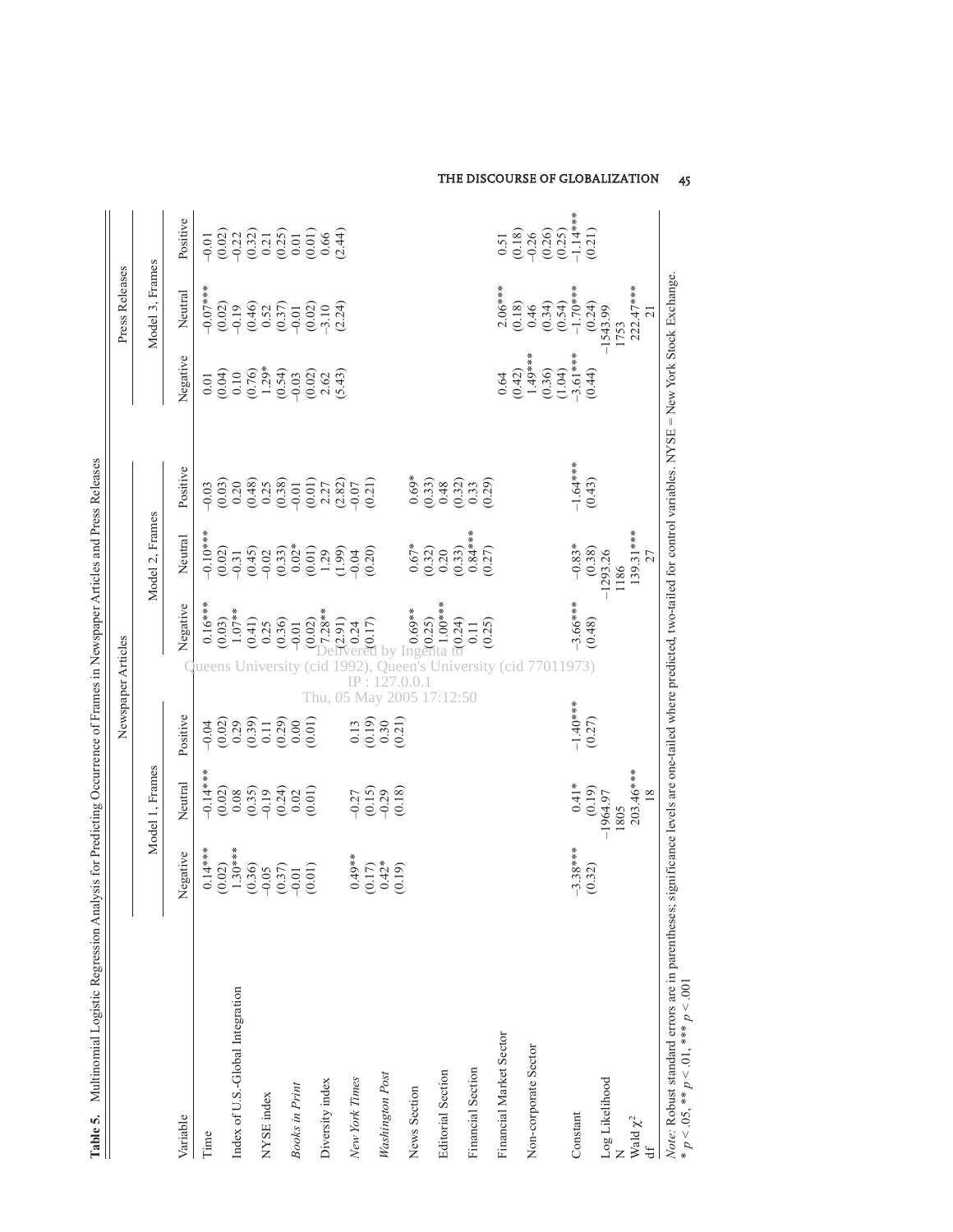of press releases was not a significant predictor of a negative framing in newspaper articles. This suggests that editorial sections did not merely reflect claims made in press releases from the counter-globalization movement. Instead, it points to a more active sensemaking process that reflects how actors across a variety of domains connect globalization with issues of workers'rights, environmental degradation, and cultural homogenization. Note also that structural factors show little ability to explain frame occurrence. With the exception of the correlation between the globalization index and a negative framing, neither the measure of globalization nor that of overall economic activity are significant predictors of frame occurrence, indicating that the discursive framing of change is not explained by the structural changes in the economy, but rather emerges from the diversity in discursive actors and their diverging interests in relation to globalization.

Model 3 presents the results for the press release data. For press releases, however, we do not observe a robust relationship between discourse heterogeneity and negative frame prevalence. One probable reason is reluctance  $b$   $y_{127}$  means corporations to discuss negative events in press<sub>y</sub> 2005 17:12:50 releases, as reflected in fewer negative terms in their discourse. To compare more closely the effect of discursive fields on frame prevalence in press releases, the model shows the effect for the financial market sector and the non-corporate sector, using the remaining sectors as the reference category. The model indicates that firms in the financial sector are significantly more likely to issue press releases exhibiting a neutral framing. In contrast, press releases from non-corporate actors such as unions or community and activist organizations are significantly more likely to contain a negative framing of globalization. This finding further demonstrates how the framing of globalization is not determined by structural factors alone, but instead depends on the social position of actors involved in discursive contests. Finally, we note that the performance of the logit model, particularly for predicting a positive framing of globalization, is not very good, indicating that except for finance—positive discourse on globalization seems not to be determined by the discursive fields of market sectors or by the overall performance of the economy.

#### DISCUSSION AND IMPLICATIONS FOR FUTURE RESEARCH

While previous research in the framing perspective has mainly focused on the strategies of different actors engaged in framing contests, our study has argued that more attention needs to be paid to the interpretive sensemaking that enables the expansion and diffusion of framing discourse in the first place. By integrating insights from the sensemaking literature into a framing perspective, our approach provides a fuller account of the social construction of reality in public discourse, showing how explanatory scripts and frames emerge in fields where everyday practice comes to adopt them as sensible accounts. We have shown that contextual and structural factors, such as economic changes, are quite strong in predicting when discourse will occur and increase in volume. These factors also help explain where discourse first emerges and how it spreads across discursive fields, gathering momentum and inviting contestation as actors with different interests become involved. While these structural changes Delivered by Resettie stage and open up opportunities for meaning and interests that the discursive contests that based in the discursive contests that subsequently emerge are by no means predetermined by them. Rather, this discourse and its intensity of contention result from the active, interested meaning creation by different actors vying for support for their respective positions. In the case of globalization, a varied discursive landscape emerged in which the structural and discursive factors combined to create assorted domains of meaning, with actors in some discursive fields supporting a positive framing, while others emphasized a negative or neutral framing.

> The current study opens up several promising perspectives for future research on structure and discourse. While elite U.S. newspaper and press release coverage was our focus of analysis, there are other potentially relevant sources and mediators of public discourses not examined here. These include television news (Gamson and Modigliani 1989; Wood and Peake 1998), congressional committees (Hilgartner and Bosk 1988), and, increasingly, such electronic media as the Internet. Research on intermedia agenda setting (Mazur and Lee 1993; Trumbo 1995) suggests that the emergence and diffusion of discourse in these media may well follow similar patterns. However, to learn more about their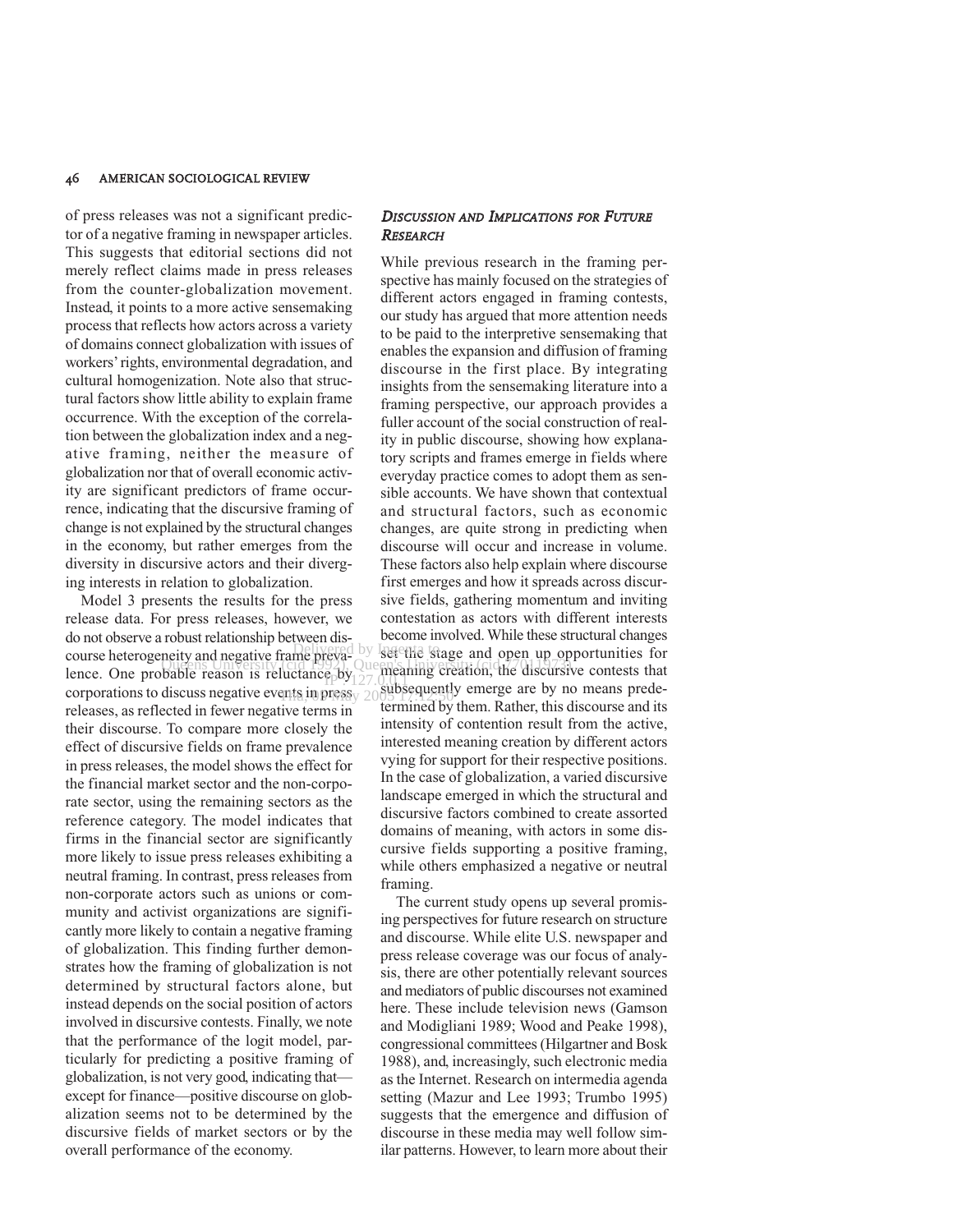role in framing issues and discourse, more research is needed on how the various media differ in terms of their discursive opportunity structure (Ferree et al. 2002; Koopmans and Statham 2000) and how such differences may benefit or disadvantage various actors and framings. Further questions along this line include: what is the relationship between discourses in different media? Does frame emergence in one medium lead or lag that in another? If journalists are at the same time both disseminators and audiences for frames (Fishman 1980; Scheufele 1999), how does framing discourse emerge and move through different media?

Regarding globalization, the current paper has shown that initially frame prominence in newspaper articles and press releases was quite similar, but as the discourse developed, different frames achieved dominance in these media. An important question here is whether this increasing contention of globalization in newspaper articles is perhaps related to a growing activity of non-corporate actors using press releases and electronic media (Keck and Sikkink 1998). In keeping with the classic concerns of by  $\frac{\text{badhad}}{\text{bad had}}$ the framing perspective, one might ask which actors successfully introduced a negative framing into public discourse and why they succeeded. While our study has focused mainly on the structural factors in which a framing discourse is embedded, future work may shift the focus to the identities and strategies of the actors engaged in framing contests over globalization.

Additional research should also examine more closely the narratives that emerge as the result of sensemaking processes in newspapers, and particularly in the editorial sections. For example, how is editorial sensemaking related to stories in the financial and news sections? What is the lag time of editorial coverage in respect to these sections, and how do different framings enter and interact with coverage in other discursive fields? Furthermore, how is this process embedded in organizational constraints (e.g., Demers 1996), resulting in differences both within and across newspapers? How does newspaper discourse of globalization differ in smaller versus larger cities, and how do such differences relate to editorial attention cycles and the intensity or uniqueness of events covered (Myers and Caniglia 2004)? Answers to these questions would help us gain a fuller

understanding of how sensemaking and framing play out in the news media.

Another fruitful avenue of research concerns the relationship between media frames and reader opinion. Previous studies of media coverage on public opinion strongly suggest that media frames become part of the public's tool kit in making sense of public affairs (Andsager 2000; Gamson 1988; McCombs, Einsiedel and Weaver 1991; Pan and Kosicki 1993), but more remains to be learned on how this process plays out. Regarding public opinion on globalization, there are unfortunately no continuous data for our time period. The earliest polls mentioning globalization were conducted for the Americans Talk Issues Foundation, which found that the percentage of Americans who believed globalization to be negative had risen from 9 to 14 percent between 1991 and 1993, while the percentage of those who believed it to be positive remained the same at 41 percent (Program on International Policy Attitudes 2000:4). A different poll in 1998 found that the number of those who believed globalization to be mostly bad had risen to 20 percent while the number of the who believed it to be most very present to be mostly good had  $r_{\rm max}^{\rm HOLII}$  127.0.1.18eh to 54 percent (Chicago Council on Foreign  $\frac{1}{2}$  at the stam  $\frac{1}{2}$  20 $\frac{1}{2}$  and  $\frac{1}{2}$  and  $\frac{1}{2}$  and  $\frac{1}{2}$  and  $\frac{1}{2}$  and  $\frac{1}{2}$  and  $\frac{1}{2}$  and  $\frac{1}{2}$  and  $\frac{1}{2}$  and  $\frac{1}{2}$  and  $\frac{1}{2}$  and  $\frac{1}{2}$  and  $\frac{1}{2}$  and  $\frac{1$ enough data points to allow a reliable estimate of changes, they do support our claim that globalization has become more contested. It also appears that Americans became more opinionated on globalization. In 1993, more than 40 percent of respondents said they were not familiar with the concept of globalization, but in 1998 only 11 percent did not provide an opinion when asked whether globalization was good or bad.

> Our findings furthermore speak to a critical "project" conception of globalization as a political-economic construct promoted mainly by financial actors and institutions, with the idea of the free market at its center (e.g., McMichael 2000; Soros 2002; Stiglitz 2003). This conception suggests that neo-liberal rhetoric of market liberalization masks the negative political and social consequences of globalization, especially relating to labor and the environment. In this study, we have traced the developing discourse of globalization rather than examine whether structural globalization has mainly negative, neutral, or positive effects for the world at large or for the United States in particular. Without engaging in the debate over the "true" nature of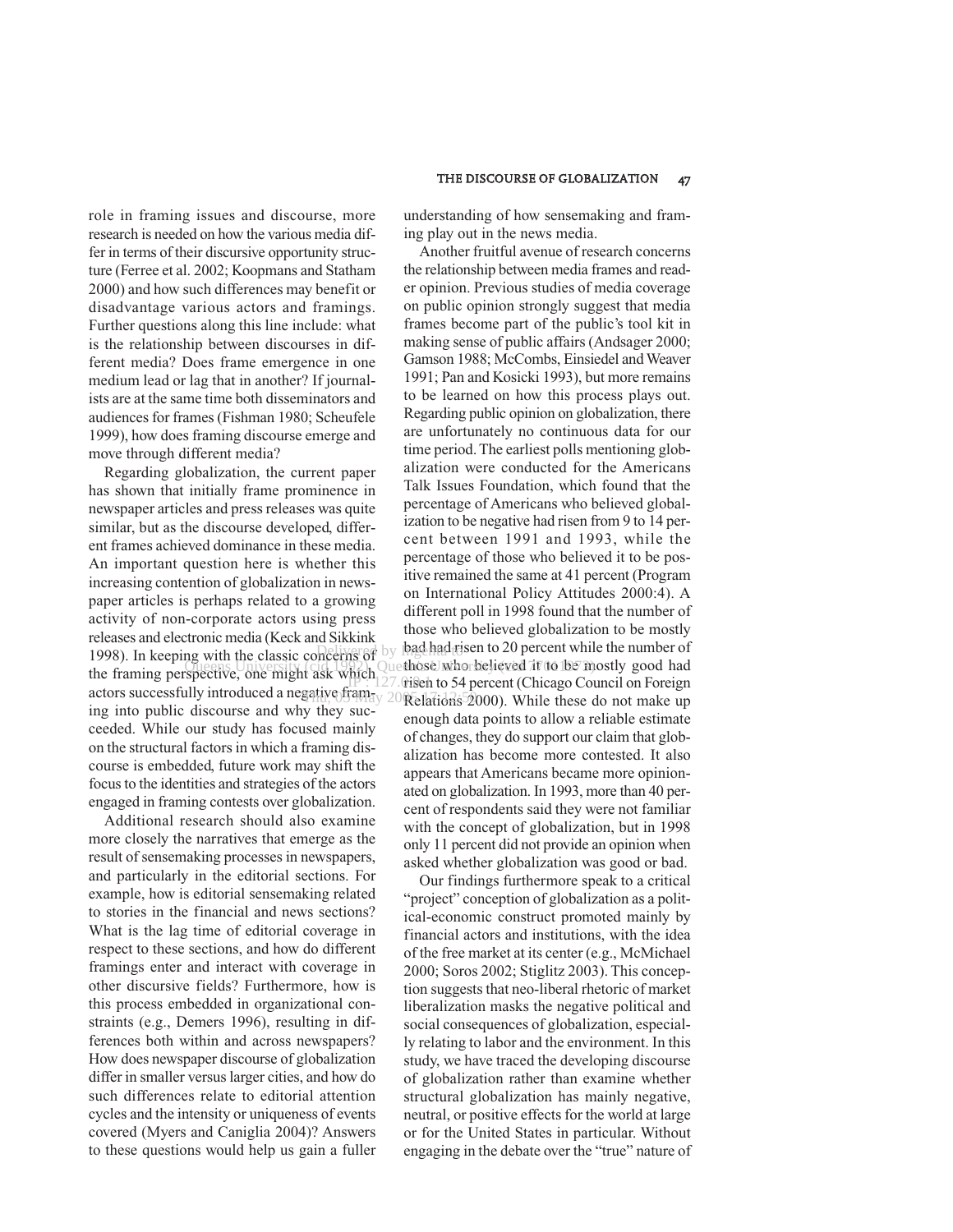globalization, our findings show how the neutral frame that developed in the finance community and dominated globalization discourse throughout the 1980s is being replaced by a discourse on both its negative and positive effects. The mobilization of an anti-globalization movement and the proliferation of protest events such as those during the WTO conference in Seattle in 1999 would indicate that the negative framing of globalization has strengthened since the end of our study period. At the current time, however, the outcome of the frame contest over globalization is still largely undecided.

Future research should also continue to examine the important role of agency and how culture, structure, and situated action interact in shaping understandings and contention in different national contexts (e.g., Ferree et al. 2002; Pieterse 2003). Using the example of globalization, it would be particularly informative to examine its discourse in countries that occupy different locations in the global arrangements of power. Are there differences in how globalization is framed in economically developed nations such as the United Kingdom, France, and Germany, or in emerging markets such as 27.0.0.1 and the Emergence and Prevalence and Prevalence and Prevalence Malaysia and Indonesia, which have at  $\frac{d}{dt}$  and  $\frac{d}{dt}$ equated globalization with the imposition of a new economic world order that favors industrialized players? One suspects so. Such international comparisons would help us better to understand the relationship between the framing of transformative events and the wider symbolic order of societies. If framing an issue depends on cultural resonance, as stressed by a number of authors (e.g., Diani 1996; Kubal 1998), then analyzing framing discourses should show national differences that reflect differing life situations and symbolic repertoires. These suggestions for further research invite more studies of framing and sensemaking on contested issues with alternative frames and interpretations competing for legitimacy and public support. Our study of discourse on globalization provides but one example. Qhe United Kingdom, France, Queen's University (city 770111973)  $\text{Im}\, \text{as} 127.0.0 \text{H}$  $\frac{1}{2}$  Wey  $\frac{1}{2}$  ( $\frac{1}{2}$   $\frac{1}{2}$   $\frac{1}{2}$   $\frac{1}{2}$   $\frac{1}{2}$   $\frac{1}{2}$   $\frac{1}{2}$   $\frac{1}{2}$   $\frac{1}{2}$   $\frac{1}{2}$   $\frac{1}{2}$   $\frac{1}{2}$   $\frac{1}{2}$   $\frac{1}{2}$   $\frac{1}{2}$   $\frac{1}{2}$   $\frac{1}{2}$   $\frac{1}{2}$   $\frac{1}{2}$   $\frac{1}{$ 

*Peer C. Fissis an Assistant Professor of Strategy and Organization at Queen's University's School of Business. His research interests include corporate governance, the diffusion of practices among corporations, framing and symbolic management, and the application of fuzzy set methods in management and the social sciences. His other recent articles*

*examine the diffusion of a shareholder-centered governance model (with Edward Zajac, forthcoming in the* Administrative Science Quarterly*) and the use of set-theoretic methods for studying organizational configurations (forthcoming in the* Academy of Management Review*).*

*Paul M. Hirsch is the James Allen Distinguished Professor of Strategy and Organization at Northwestern University's Kellogg School of Management, where he is also a member of the Sociology and Communication Studies Departments. Hirsch's research spans economic sociology, institutional theory, culture and communication studies. He has studied the discourse of corporate takeovers, interviewed Studs Terkel, and addressed issues in institutional and organization theory, and in mass communication. Hirsch's articles have appeared in* American Journal of Sociology, Work and Occupations, Theory and Society, Administrative Science Quarterly, *and* The New York Times. *He is currently reviewing studies of corporate downsizing and applying narrative theory to sociological questions.*

#### REFERENCES

- excloped by Ingentatison, Eric. 1996. "Management Fashion."
	- $\frac{7.01}{0.5 \times 17.1}$  1997. "The Emergence and Prevalence of Employee Management Rhetorics: The Effects of Long Waves, Labor Unions, and Turnover, 1875 to 1992." *Academy of Management Journal* 40:491–33.
	- Abrahamson, Eric and Gregory Fairchild. 1999. "Management Fashion: Lifecycles, Triggers, and Collective Learning Processes." *[Administrative](http://www.ingentaselect.com/rpsv/cgi-bin/linker?ext=a&reqidx=0001-8392()44L.708[aid=1111722]) [Science Quarterly](http://www.ingentaselect.com/rpsv/cgi-bin/linker?ext=a&reqidx=0001-8392()44L.708[aid=1111722])* 44:708–40.
	- Agénor, Pierre-Richard. 2002. "Does Globalization Hurt the Poor?" *International Economics and Economic Policy*, 1:21–51.
	- Albrow, Martin. 1997. *The Global Age: State and Society Beyond Modernity*. Stanford, CA: Stanford University Press.
	- Anand, Narasimhan and Richard A. Peterson. 2000. "When Market Information Constitutes Fields: Sensemaking of Markets in the Commercial Music Industry." *[Organization Science](http://www.ingentaselect.com/rpsv/cgi-bin/linker?ext=a&reqidx=1047-7039()11L.270[aid=6573289])* 11:270–84.
	- Andsager, Julie L. 2000. "How Interest Groups Attempt to Shape Public Opinion with Competing News Frames." *Journalism & Mass Communication Quarterly* 77:577–92.
	- Bank for International Settlements. Various years. *Triennial Central Bank Survey of Foreign Exchange and Derivatives Market Activity*. Basel, Switzerland: Bank for International Settlements.
	- Barley, Stephen R. and Gideon Kunda. 1992. "Design and Devotion: Surges of Rational and Normative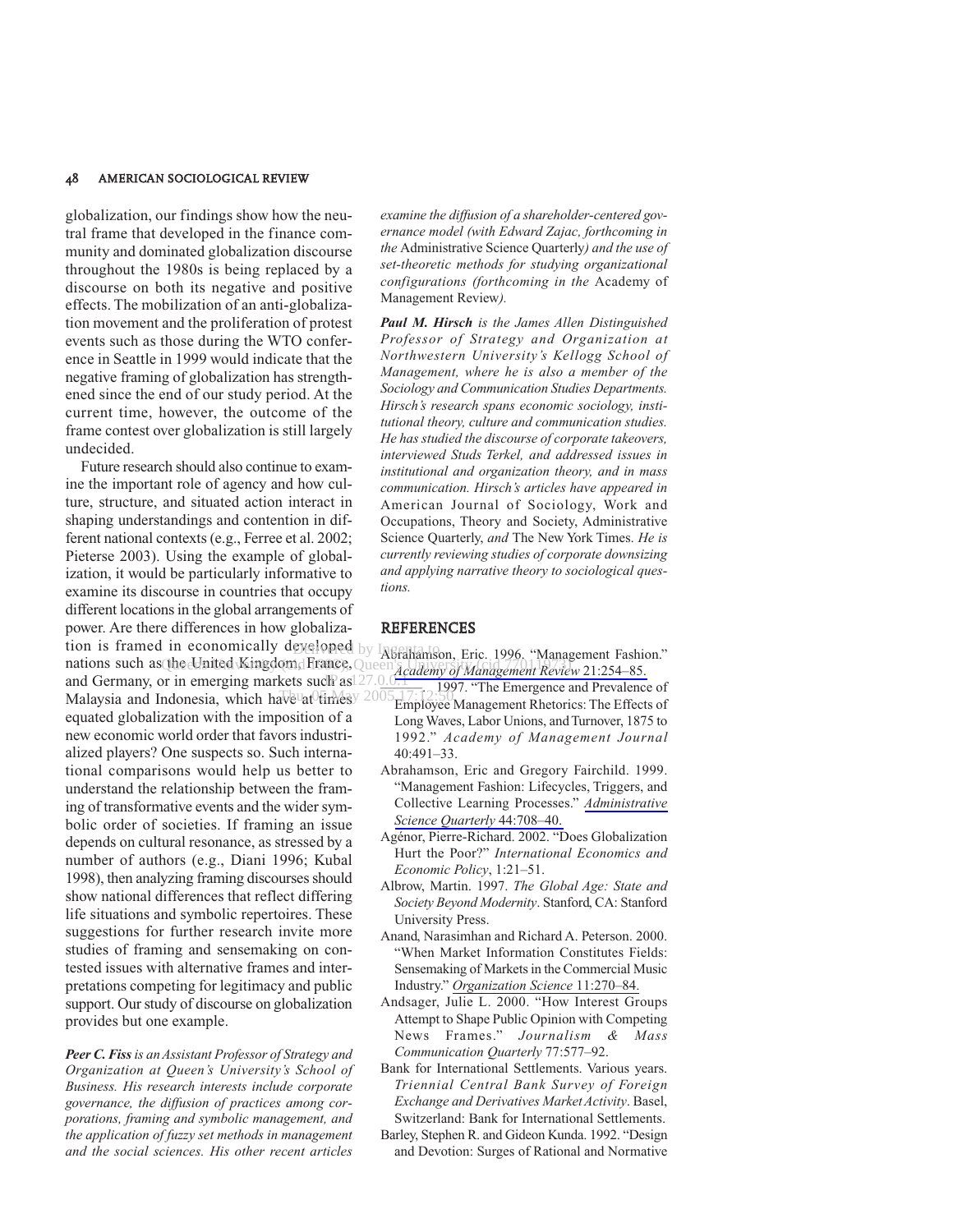Ideologies of Control in Managerial Discourse." *[Administrative Science Quarterly](http://www.ingentaselect.com/rpsv/cgi-bin/linker?ext=a&reqidx=0001-8392()37L.363[aid=341461])* 37:363–99.

- Bartholomew, Amy and Margit Mayer. 1992. "Nomads of the Present: Melucci's Contribution to 'New Social Movement' Theory." *Theory, Culture & Society* 9:141–59.
- Baylis, John and Steve Smith. 2001. *The Globalization of World Politics: An Introduction to International Relations*. 2nd edition. Oxford, England: Oxford University Press.
- Beck, Ulrich. 2000. *What Is Globalization?* Cambridge, England: Polity.
- Bendix, Reinhard. 1956. *Work and Authority in Industry; Ideologies of Management in the Course of Industrialization*. New York: Wiley.
- Benford, Robert D. 1993. "You Could Be the Hundredth Monkey: Collective Action Frames and Vocabularies of Motive Within the Nuclear Disarmament Movement." *[The Sociological](http://www.ingentaselect.com/rpsv/cgi-bin/linker?ext=a&reqidx=0038-0253()34L.195[aid=1800147]) Quarterly* [34:195–216.](http://www.ingentaselect.com/rpsv/cgi-bin/linker?ext=a&reqidx=0038-0253()34L.195[aid=1800147])
	- ———. 1997. "An Insider's Critique of the Social Movement Framing Perspective." *[Sociological](http://www.ingentaselect.com/rpsv/cgi-bin/linker?ext=a&reqidx=0038-0245()67L.409[aid=1325305]) Inquiry* [67:409–30.](http://www.ingentaselect.com/rpsv/cgi-bin/linker?ext=a&reqidx=0038-0245()67L.409[aid=1325305])
- Benford, Robert D. and David A Snow. 2000. "Framing Processes and Social Movements: An Overview and Assessment." *[Annual Review of](http://www.ingentaselect.com/rpsv/cgi-bin/linker?ext=a&reqidx=0360-0572()26L.611[aid=1415842]) Sociology* [26:611–39.](http://www.ingentaselect.com/rpsv/cgi-bin/linker?ext=a&reqidx=0360-0572()26L.611[aid=1415842])
- Berger, Peter L. and Thomas Luckmann. 1966. *The* Dreher, Axel. 2003. "Does Globalization Affect *Social Construction of Reality.* Garden City, NY: Doubleday.
- Boli, John and George M. Thomas. 1997. "World" Culture in the World Polity: A Century of International Non-Governmental Organization." *[American Sociological Review](http://www.ingentaselect.com/rpsv/cgi-bin/linker?ext=a&reqidx=0003-1224()62L.171[aid=221225])* 62:171–90.
- Bourdieu, Pierre. 1992. *An Invitation to Reflexive Sociology*. Chicago: University of Chicago Press.
- Chase-Dunn, Christopher, Yukio Kawano, and Benjamin D. Brewer. 2000. "Trade Globalization since 1795: Waves of Integration in the World-System." *American Sociological Review* 65:77–95.
- Chicago Council on Foreign Relations. 2000. *American Public Opinion and U.S. Foreign Policy, 1998*. ICPSR 2nd version (March) [Computer file]. Ann Arbor, MI: Inter-University Consortium for Political and Social Research.
- Chirot, Daniel and Robert K. Merton. 1986. *Social Change in the Modern Era*. San Diego, CA: Harcourt Brace Jovanovich.
- Coles, Roberta L. 1998. "Peaceniks and Warmongers' Framing Fracas on the Homefront: Dominant and Opposition Discourse Interaction During the Persian Gulf Crisis." *[The Sociological Quarterly](http://www.ingentaselect.com/rpsv/cgi-bin/linker?ext=a&reqidx=0038-0253()39L.369[aid=1800149])* [39:369–91.](http://www.ingentaselect.com/rpsv/cgi-bin/linker?ext=a&reqidx=0038-0253()39L.369[aid=1800149])
- Condit, Celeste M. 1990. *Decoding Abortion Rhetoric: Communicating Social Change.* Urbana, IL: University of Illinois Press.
- Cox, Robert W. 1996. "A Perspective on Globalization." Pp. 21–30 in *Globalization:*

*Critical Reflections*, edited by James H. Mittelman. Boulder, CO: Lynne Rienner.

- Creed, W. E. Douglas and Maureen A. Scully. 2000. "Songs of Ourselves: Employees' Deployment of Social Identity in Workplace Encounters." *[Journal](http://www.ingentaselect.com/rpsv/cgi-bin/linker?ext=a&reqidx=1056-4926()9L.391[aid=6573293]) [of Management Inquiry](http://www.ingentaselect.com/rpsv/cgi-bin/linker?ext=a&reqidx=1056-4926()9L.391[aid=6573293])* 9:391–412.
- Danaher, Kevin and Roger Burbach, eds. 2000. *Globalize This! The Battle against the World Trade Organization and Corporate Rule*. Monroe, ME: Common Courage Press.
- Demers, David P. 1996. "Corporate Newspaper Structure, Editorial Page Vigor and Social Change." *[Journalism & Mass Communication](http://www.ingentaselect.com/rpsv/cgi-bin/linker?ext=a&reqidx=1077-6990()73L.857[aid=6573292]) Quarterly* [73:857–77.](http://www.ingentaselect.com/rpsv/cgi-bin/linker?ext=a&reqidx=1077-6990()73L.857[aid=6573292])
- Diani, Mario. 1996. "Linking Mobilization Frames and Political Opportunities: Insights from Regional Populism in Italy." *[American Sociological Review](http://www.ingentaselect.com/rpsv/cgi-bin/linker?ext=a&reqidx=0003-1224()61L.1053[aid=1412429])* [61:1053–69.](http://www.ingentaselect.com/rpsv/cgi-bin/linker?ext=a&reqidx=0003-1224()61L.1053[aid=1412429])
- Dirlik, Arif. 2000. *Globalization as the End and the Beginning of History: The Contradictory Implications of a New Paradigm*. GHC Working Paper 00/3, Institute on Globalization and the Human Condition*,* McMaster University, Hamilton, ON, Canada.
- Doremus, Paul N. 1998. *The Myth of the Global Corporation*. Princeton, N.J.: Princeton University Press.
- 

QueenGrowth?" it Working Opaper, University of IP<sup>1</sup>:127.0.0Mannheim, Germany. queens Duckmann, 1999 one<br>Queens Davier (cid 771), Queen's Idwite? Sit Working Opaper)

- Thu, 05 May 20 Edelman, Lauren B., Sally Riggs Fuller, and Iona Mara-Drita. 2001. "Diversity Rhetoric and the Managerialization of Law." *American Journal of Sociology* 106:1589–641.
	- Eichengreen, Barry J. 1996. *Globalizing Capital: A History of the International Monetary System*. Princeton, NJ: Princeton University Press.
	- Ellingson, Stephen. 1995. "Understanding the Dialectic of Discourse and Collective Action: Public Debate and Rioting in Antebellum Cincinnati." *[American Journal of Sociology](http://www.ingentaselect.com/rpsv/cgi-bin/linker?ext=a&reqidx=0002-9602()101L.100[aid=2992184])* [101:100–44.](http://www.ingentaselect.com/rpsv/cgi-bin/linker?ext=a&reqidx=0002-9602()101L.100[aid=2992184])
	- Entman, R. M. 1991. "Framing U.S. Coverage of International News: Contrasts in Narratives of the KAL and Iran Air Incidents." *Journal of Communication* 41:6–27.
	- Fairclough, Norman. 1992. *Discourse and Social Change*. Cambridge, England: Polity.
	- ———. 1995. *Critical Discourse Analysis: The Critical Study of Language*. London, England: Longman.
	- Fan, David P. 1988. *Predictions of Public Opinion from the Mass Media: Computer Content Analysis and Mathematical Modeling*. New York: Greenwood.
	- Featherstone, Mike, Scott Lash, and Roland Robertson. 1995. *Global Modernities*. London, England: Sage.
	- Federal Reserve Bank of New York. 1986. *U.S.*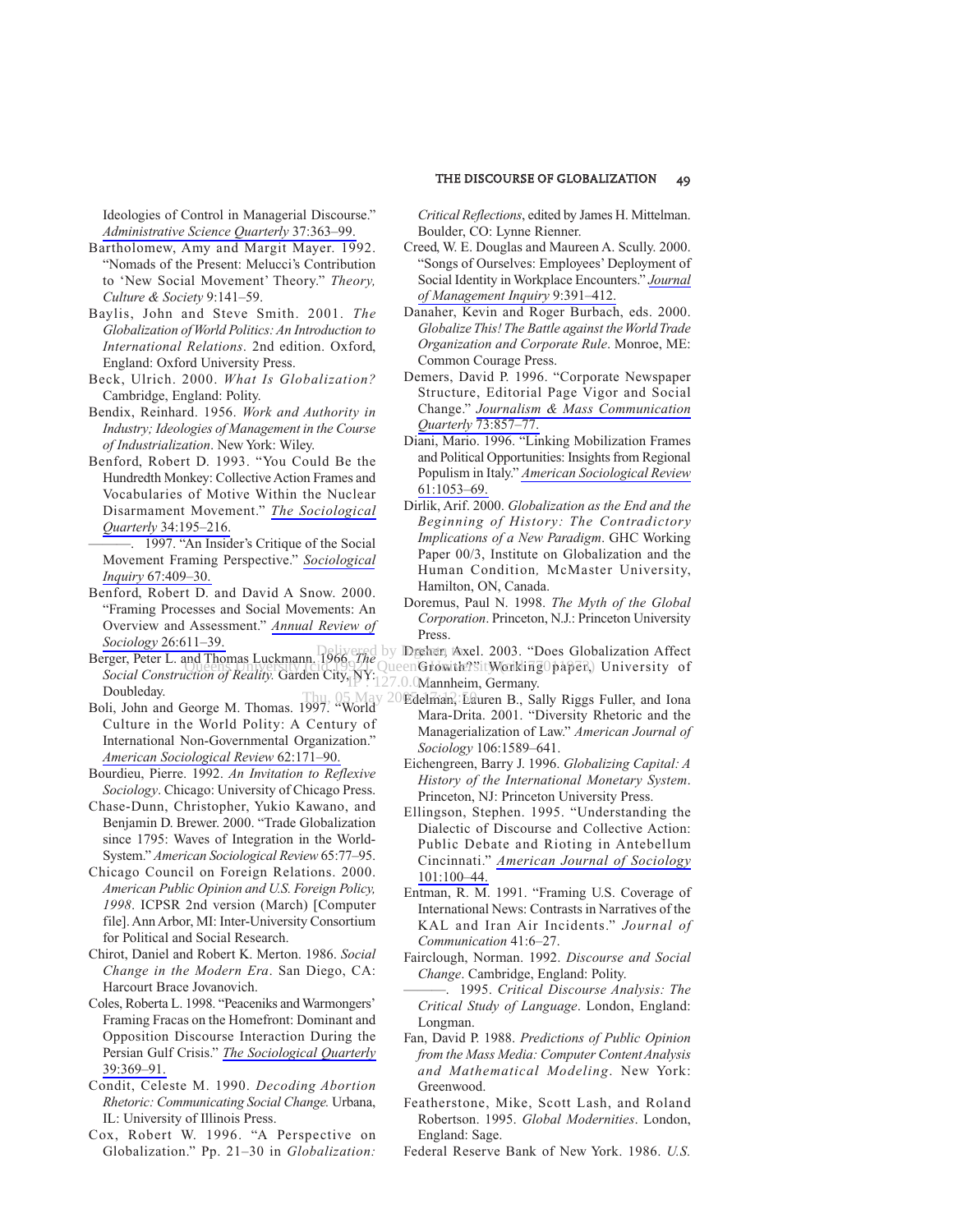*Foreign Exchange Market Turnover: A Summary of a Survey in April 1986.* New York: Federal Reserve Bank of New York.

- Ferree, Myra Marx, William A. Gamson, Jürgen Gerhards, and Dieter Rucht. 2002. *Shaping Abortion Discourse: Democracy and the Public Sphere in Germany and the United States*. Cambridge, England: Cambridge University Press.
- Fishman, Mark. 1978. "Crime Waves as Ideology." *[Social Problems](http://www.ingentaselect.com/rpsv/cgi-bin/linker?ext=a&reqidx=0037-7791()25L.531[aid=337826])* 25:531–43.

———. 1980. *Manufacturing the News*. Austin, TX: University of Texas Press.

- Franklin, Sarah, Celia Lury, and Jackie Stacey. 2000. *Global Nature, Global Culture*. London, England: Sage.
- Friedman, Thomas L. 1999. *The Lexus and the Olive Tree*. New York: Farrar, Straus, Giroux.
- Gamson, William A. 1988. "A Constructionist Approach to Mass Media and Public Opinion." *[Symbolic Interaction](http://www.ingentaselect.com/rpsv/cgi-bin/linker?ext=a&reqidx=0195-6086()11L.161[aid=360738])* 11:161–74.
- Gamson, William A., David Croteau, William Hoynes, and Theodore Sasson. 1992. "Media Images and the Social Construction of Reality." *[Annual Review of Sociology](http://www.ingentaselect.com/rpsv/cgi-bin/linker?ext=a&reqidx=0360-0572()18L.373[aid=773634])* 18:373–93.
- Gamson, William A. and Andre Modigliani. 1989. "Media Discourse and Public Opinion on Nuclear Power: A Constructionist Approach." *[American](http://www.ingentaselect.com/rpsv/cgi-bin/linker?ext=a&reqidx=0002-9602()95L.1[aid=65794]) [Journal of Sociology](http://www.ingentaselect.com/rpsv/cgi-bin/linker?ext=a&reqidx=0002-9602()95L.1[aid=65794])* 95:1–37. Delivered by IngBelknap.
- and Blame in Disaster Sensemaking." *Academy of* 27.0.0Gl Management Journal 36:1465–1514<sup>Phu, 05</sup> May 2005 Blackwell.
- Giddens, Anthony. 1990. *The Consequences of Modernity*. Cambridge: Polity.
	- ———. 1999. *The Third Way: The Renewal of Social Democracy*. Malden, MA: Polity.
	- ———. 2000. *Runaway World: How Globalization is Reshaping Our Lives*. New York: Routledge.
- Gioia, Dennis, and Kumar Chittipeddi. 1991. "Sensemaking and Sensegiving in Strategic Change Initiation." *Strategic Management Journal* 12:433–48.
- Gitlin, Todd. 1980. *The Whole World Is Watching: Mass Media in the Making and Unmaking of the New Left*. Berkeley, CA: University of California Press.
- Greider, William. 1997. *One World, Ready or Not: The Manic Logic of Global Capitalism*. New York: Simon and Schuster.
- Guillén, Mauro F. 1994. *Models of Management: Work, Authority, and Organization in a Comparative Perspective*. Chicago, IL: University of Chicago Press.

———. 2001. "Is Globalization Civilizing, Destructive or Feeble? A Critique of Five Key Debates in the Social Science Literature." *[Annual](http://www.ingentaselect.com/rpsv/cgi-bin/linker?ext=a&reqidx=0360-0572()27L.235[aid=1918466]) [Review of Sociology](http://www.ingentaselect.com/rpsv/cgi-bin/linker?ext=a&reqidx=0360-0572()27L.235[aid=1918466])* 27:235–60.

Gurevitch, Michael and Mark R. Levy, eds. 1985. *Mass Communication Review Yearbook,* vol. 5. Beverley Hills, CA: Sage.

- Haines, Herbert H. 1996. *Against Capital Punishment: The Anti-Death Penalty Movement in America, 1972–1994*. New York: Oxford University Press.
- Hamelink, Cees J. 1994. *The Politics of World Communication: A Human Rights Perspective*. London, England: Sage.
- Held, David. 1995. *Democracy and the Global Order: From the Modern State to Cosmopolitan Governance*. Stanford, CA: Stanford University Press.
- Held, David, Anthony McGrew, David Goldblatt, and Jonathan Perraton. 1999. *Global Transformations: Politics, Economics and Culture*. Stanford, CA: Stanford University Press.
- Helleiner, Eric. 1994. *States and the Reemergence of Global Finance: From Bretton Woods to the 1990s*. Ithaca, NY: Cornell University Press.
- Hilgartner, Stephen and Charles L. Bosk. 1988. "The Rise and Fall of Social Problems: A Public Arenas Model." *[American Journal of Sociology](http://www.ingentaselect.com/rpsv/cgi-bin/linker?ext=a&reqidx=0002-9602()94L.53[aid=351856])* 94:53–78.
- Hirsch, Paul M. and Daniel Z. Levin. 1999. "Umbrella Advocates Versus Validity Police: A Life-Cycle Model." *[Organization Science](http://www.ingentaselect.com/rpsv/cgi-bin/linker?ext=a&reqidx=1047-7039()10L.199[aid=5722035])* [10:199–212.](http://www.ingentaselect.com/rpsv/cgi-bin/linker?ext=a&reqidx=1047-7039()10L.199[aid=5722035])
- Hirschman, Albert O. 1991. *The Rhetoric of Reaction: Perversity, Futility, Jeopardy*. Cambridge, MA:
- Gephart, R. P. 1993. The Textual Approach<sup>10</sup> Risk Queen'rst, Paul Q. and Grahame Thompson. 1996.
	- *Globalization in Question*. Cambridge, MA:
	- Hobsbawm, Eric J. 1975. *The Age of Capital, 1848–1875*. London: Weidenfeld and Nicolson.
	- Hoekman, Bernard and Michel Kostecki. 1995. *The Political Economy of the World Trading System: From GATT to WTO*. Oxford: Oxford University Press.
	- Hoffman, Andrew. 2001. "Linking Organizational and Field-Level Analyses: The Diffusion of Corporate Environmental Practice." *Organization & Environment* 14:133–56.
	- Karunaratne, Neil Dias and Clem Tisdell. 1996. "Globalization and Its Policy Repercussions." *Intereconomics* September/October:248–60.
	- Kayatekin, Serap A. and David F. Ruccio. 1998. "Global Fragments: Subjectivity and Class Politics in Discourses of Globalization." *[Economy and](http://www.ingentaselect.com/rpsv/cgi-bin/linker?ext=a&reqidx=0308-5147()27L.74[aid=6573294]) Society* [27:74–96.](http://www.ingentaselect.com/rpsv/cgi-bin/linker?ext=a&reqidx=0308-5147()27L.74[aid=6573294])
	- Keck, Margaret and Kathryn Sikkink. 1998. *Activists Beyond Borders: Advocacy Networks in International Politics*. Ithaca, NY: Cornell University Press.
	- Kellner, Douglas. 1992. *The Persian Gulf TV War*. Boulder, CO: Westview.
	- Kennedy, Paul M. 1993. *Preparing for the Twentyfirst Century*. New York: Random House.
	- Klandermans, Bert. 1992. "The Social Construction of Protest and Multiorganizational Fields." Pp. 77–103 in *Frontiers in Social Movement Theory*,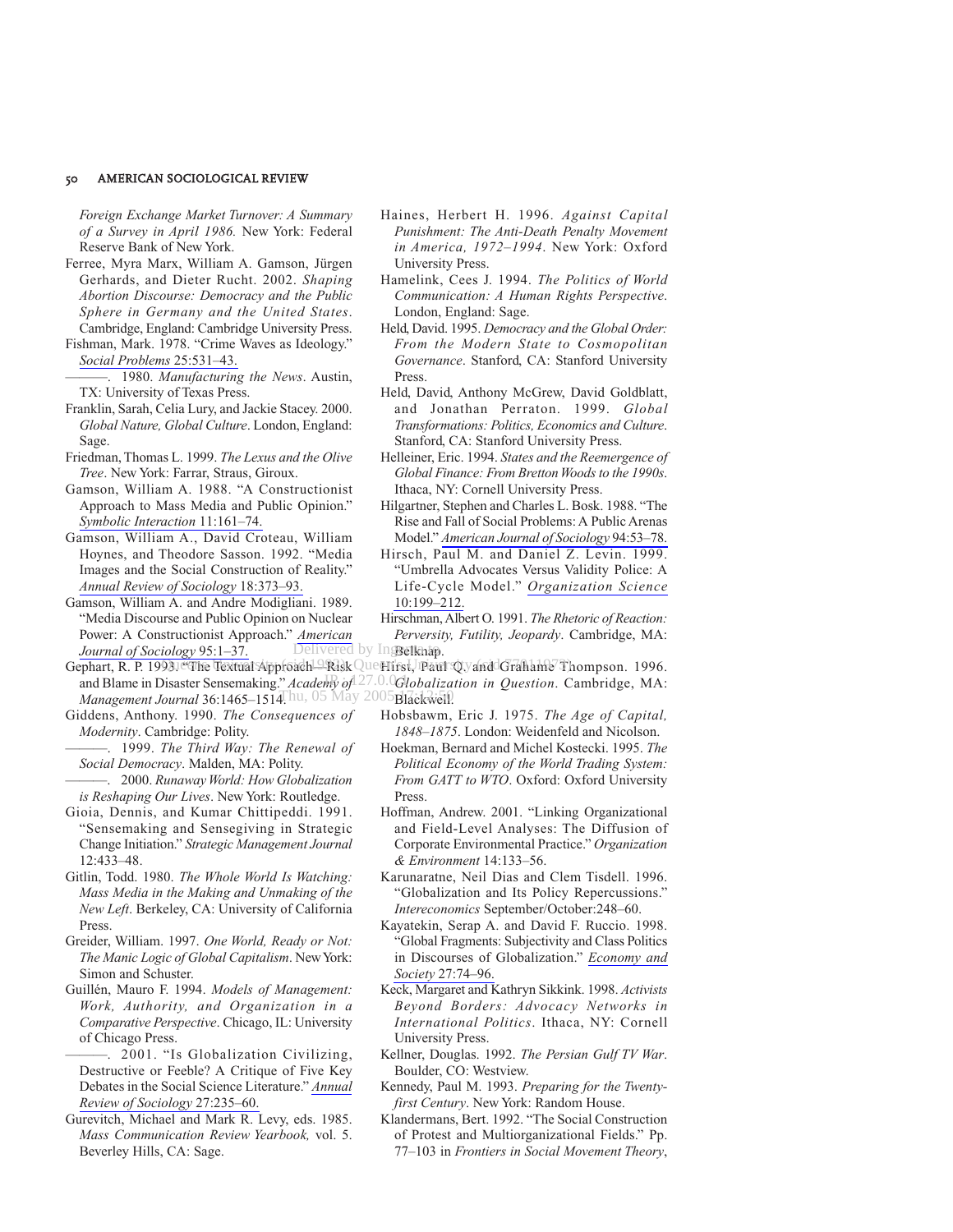edited by A. Morris and C. McClurg Mueller. New Haven, CT: Yale University Press.

- Klein, Naomi. 1999. *No Logo: Taking Aim at the Brand Bullies*. New York: Picador.
- Kobrin, Stephen J. 1997. "The Architecture of Globalization: State Sovereignty in a Networked Global Economy." Pp. 146–71 in *Governments, Globalization, and International Business*, edited by John H. Dunning. New York: Oxford University Press.
- Koopmans, Ruud and Paul Statham. 2000. "Migration and Ethnic Relations as a Field of Political Contention: An Opportunity Structure Approach." Pp. 13–56 in *Challenging Immigration and Ethnic Relations Politics: Comparative European Perspectives*, edited by R. Koopmans and P. Statham. Oxford, England: Oxford University Press.
- Krugman, Paul R. 1994. *Peddling Prosperity: Economic Sense and Nonsense in the Age of Diminished Expectations*. New York: Norton.
- Kubal, Timothy J. 1998. "The Presentation of Political Self: Cultural Resonance and the Construction of Collective Action Frames." *[The Sociological](http://www.ingentaselect.com/rpsv/cgi-bin/linker?ext=a&reqidx=0038-0253()39L.539[aid=1916410]) Quarterly* [39:539–54.](http://www.ingentaselect.com/rpsv/cgi-bin/linker?ext=a&reqidx=0038-0253()39L.539[aid=1916410])
- Latouche, Daniel. 1995. "Democratie et nationalisme à l'heure de la mondialisation." *Cahiers de recherche sociologique* 25:59–78.
- *recherche sociologique 23.33–18* by (cid 1992), Queen's University Systemic Risks in Section Cambridge, 1971, Queen States (contract 1983. *Pragmatics*. Cambridge, 1971) (Paris: Organization for Econor England: Cambridge University Press 198°127.0.0.1
- Levitt, Theodore. 1983. "The Globalization of Markets." *Harvard Business Review* 61 (May/June):92–102.
- Long, J. Scott. 1990. "The Origins of Sex Differences in Science." *Social Forces* [68:1297–315.](http://www.ingentaselect.com/rpsv/cgi-bin/linker?ext=a&reqidx=0037-7732()68L.1297[aid=282563])

———. 1997. *Regression Models for Categorical and Limited Dependent Variables*. Thousand Oaks, CA: Sage.

- Martin, Hans-Peter and Harald Schuman. 1997. *Die Globalisierungsfalle* [The globalization trap]. Hamburg, Germany: Rowohlt.
- Mazur, Allan and Jinling Lee. 1993. "Sounding the Global Alarm: Environmental Issues in the US National News." *[Social Studies of Science](http://www.ingentaselect.com/rpsv/cgi-bin/linker?ext=a&reqidx=0306-3127()23L.681[aid=355685])* [23:681–720.](http://www.ingentaselect.com/rpsv/cgi-bin/linker?ext=a&reqidx=0306-3127()23L.681[aid=355685])
- McCombs, Maxwell, Edna Einsiedel, and David Weaver. 1991. *Contemporary Public Opinion: Issues and the News.* Hillsdale, NJ: Lawrence Erlbaum.
- McMichael, Philip. 2000. *Development and Social Change: A Global Perspective*. 2nd edition. Thousand Oaks, CA: Pine Forge.
- Milanovic, Branko. 2002. "Can We Discern the Effect of Globalization on Income Distribution? Evidence from Household Budget Surveys." World Bank Policy Research Working Paper 2876, Washington, DC.
- Miller, M. Mark. 1997. "Frame Mapping and

Analysis of News Coverage of Contentious Issues." *Social Science Computer Review* 15:367–78.

- Miller, M. Mark and Bryan Denham. 1996. "Public Opinion Polls During the 1988 and 1992 Presidential Election Campaigns: An Analysis of Horserace and Issue Coverage in Prestige Newspapers." Working paper, University of Tennessee, Knoxville, TN.
- Mills, C. Wright. 1963. *Power, Politics, and People: The Collected Essays of C. Wright Mills*. New York: Oxford University Press.
- Morgan, Gareth, Peter J. Frost, and Louis R. Pondy. 1983. "Organizational symbolism." Pp. 3–35 in *Organizational Symbolism*, edited by L. R. Pondy, P. J. Frost, G. Morgan, and T. C. Dandridge. Greenwich, CT: JAI.
- Myers, Daniel J. and Beth Schaefer Caniglia. 2004. "All the Rioting That's Fit to Print: Selection Effects in National Newspaper Coverage of Civil Disorders, 1968–1969." *American Sociological Review* 69: 519–43.
- Nelkin, Dorothy. 1989. "Journalism and Science: The Creative Tension." Pp.53–71 in *Health Risks and the Press*, edited by Mike Moore. Washington, DC: The Media Institute.
- Neuman, W. Russel. 1990. "The Threshold of Public Attention." *[Public Opinion Quarterly](http://www.ingentaselect.com/rpsv/cgi-bin/linker?ext=a&reqidx=0033-362x()54L.159[aid=2862488])* 54:159–76.
- OECD. 1991. *Systemic Risks in Securities Markets*. Delivered by Ingenta to
- Paris: Organization for Economic Co-operation and Development. Thu, 05 May 2005 17:12:50
	- Ohmae, Ken ichi. 1990. *The Borderless World: Power and Strategy in the Interlinked Economy*. New York: HarperBusiness.
	- Oliver, Pamela E. and Hank Johnston. 2000. "What a Good Idea: Frames and Ideologies in Social Movements Research." *Mobilization: An International Journal* 5:37–54.
	- Oliver, Pamela E. and Daniel J. Myers. 1999. "How Events Enter the Public Sphere: Conflict, Location, and Sponsorship in Local Newspaper Coverage of Public Events." *[American Journal of Sociology](http://www.ingentaselect.com/rpsv/cgi-bin/linker?ext=a&reqidx=0002-9602()105L.38[aid=4953733])* [105:38–87.](http://www.ingentaselect.com/rpsv/cgi-bin/linker?ext=a&reqidx=0002-9602()105L.38[aid=4953733])
	- Pan, Zhondang and Gerald M. Kosicki. 1993. "Framing Analysis: An Approach to News Discourse." *Political Communication* 10:55–75.
	- Pieterse, Jan Nederveen. 2003. *Globalization and Culture.* Lanham, MD: Rowman and Littlefield.
	- Polanyi, Karl. 1944. *The Great Transformation*. New York: Farrar & Rinehart.
	- Porac, Joseph F., James B. Wade, and Timothy G. Pollock. 1999. "Industry Categories and the Politics of the Comparable Firm in CEO Compensation." *[Administrative Science Quarterly](http://www.ingentaselect.com/rpsv/cgi-bin/linker?ext=a&reqidx=0001-8392()44L.112[aid=6062380])* 44:112–44.
	- Program on International Policy Attitudes. 2000. *Americans on Globalization: A Study of US Public Attitudes*. Washington, DC: Program on International Policy Attitudes.
	- Sassen, Saskia. 1996. *Losing Control? Sovereignty*